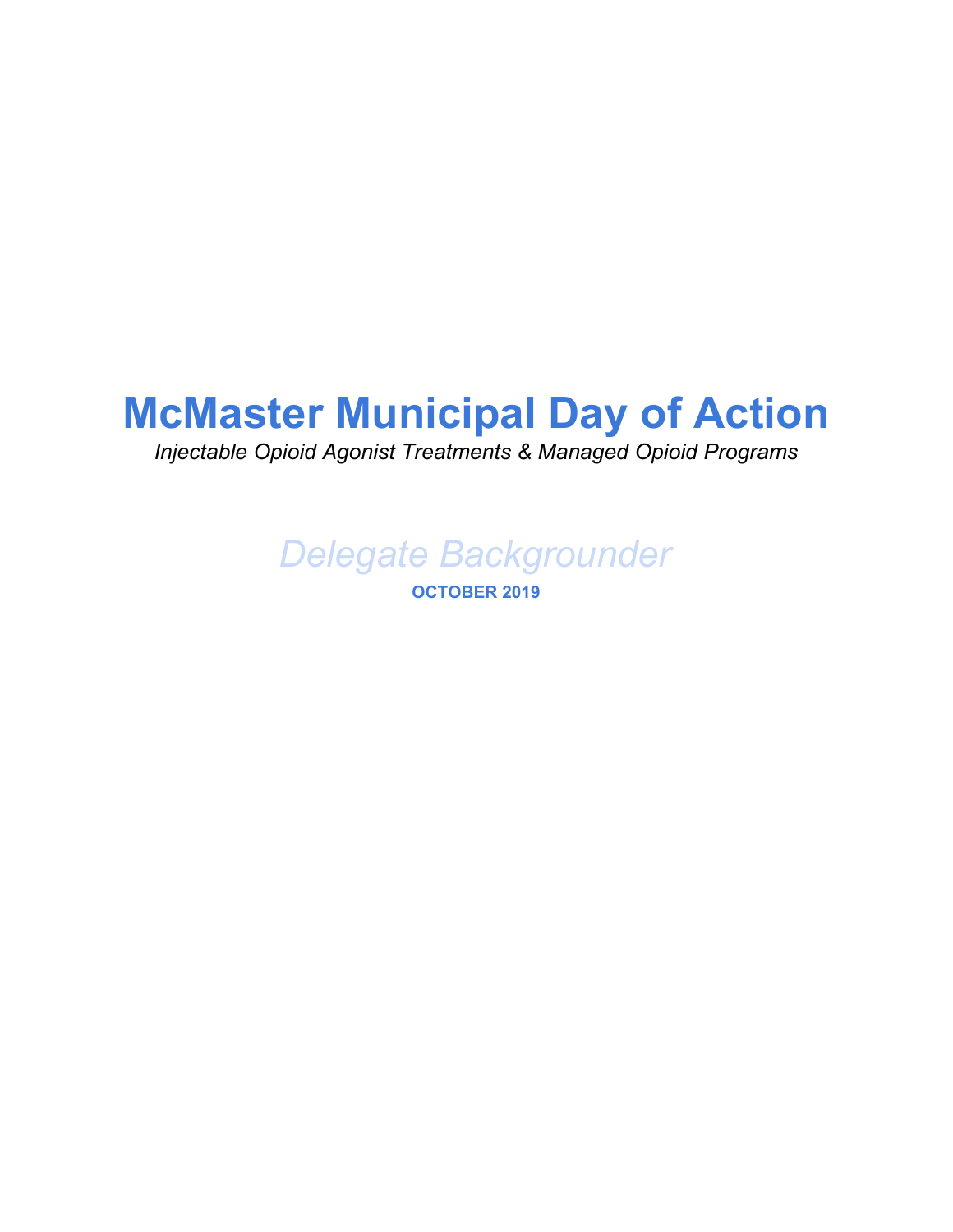#### **PREPARED BY:**

Sophie Ngana Angela Li Sureka Pavalagantharajah Felipe Fajardo Ian Jones Diana Varyvoda Kelvin Zhou Danielle Penney

#### **EDITED BY:**

Angela Li Sureka Pavalagantharajah Diana Varyvoda Sophie Ngana

#### **PLANNING COMMITTEE:**

Sophie Ngana Angela Li Sureka Pavalagantharajah Felipe Fajardo Ian Jones Diana Varyvoda Kelvin Zhou Danielle Penney

#### **SPECIAL THANKS TO:**

KeepingSix Hamilton Public Health and Dr. Elizabeth Richardson Dr. Robin Lennox Shelter Health Network and Dr. Tim O'Shea Hamilton Urban Core Community Health Centre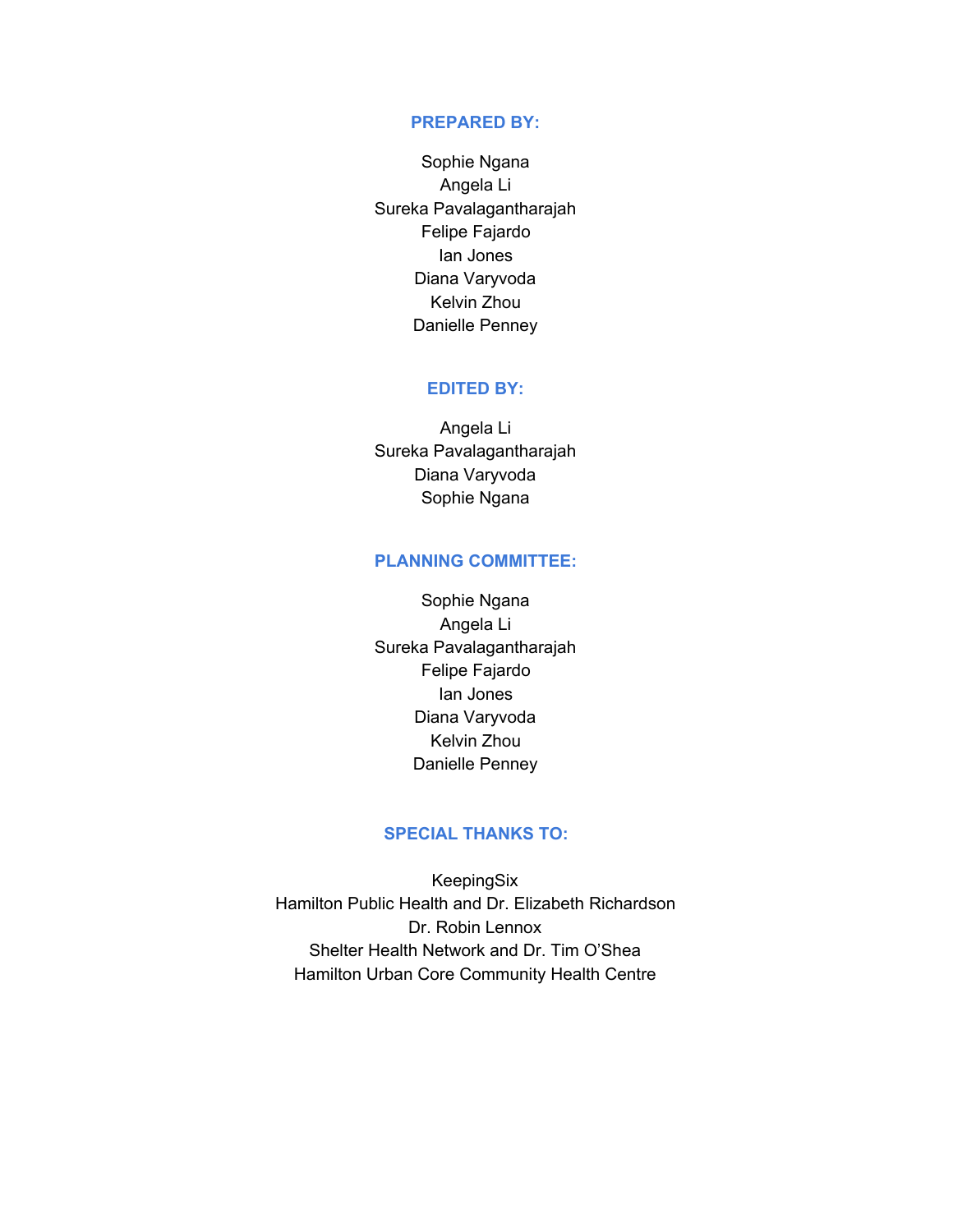#### **Introduction to the Opioid Crisis**

#### *What are opioids?*

Opioids are compounds that are used in the treatment of pain due to their analgesic and sedative effects.<sup>1</sup> Some opioids may also induce euphoria. Currently, they are commonly used in the treatment of acute pain. <sup>2</sup> Due to their high propensity for tolerance, abuse, and addiction, opioids are now less commonly used in the treatment of chronic pain.<sup>2</sup> Opioids consist of naturally derived compounds from the opium poppy (such as codeine, morphine, and heroin), semi-synthetic compounds (such as hydromorphone and oxycodone), or synthetic compounds (such as fentanyl and methadone).<sup>2</sup>

Narcotics refers to a broader class of compounds that designate a variety of controlled substances with abuse or addictive potential.<sup>1</sup> Opioids are a type of narcotic. However, the term narcotic is used predominantly by law enforcement and is uncommonly used by medical professionals.

Opioids exert their analgesic effects by binding to the three primary opioid receptors, μ (mu), κ (kappa), and δ (delta), thus modulating pain perception. <sup>1</sup> These receptors are found on the afferent nerves of the central, peripheral, and enteric nervous systems. 1

Both prescription and illicit opioids are commonly abused, resulting in increasing opioid addiction and overdoses. Opioid overdoses are characterized by the following features: respiratory depression, mental status depression, miosis, orthostatic hypotension, nausea, vomiting, itchiness, bronchospasm, decreased GI motility, and urinary retention. 1

#### *Causes of the Opioid Crisis*

There are two factors that have heavily contributed to the development of the opioid crisis: overprescription of opioids and the rising prevalence of synthetic opioids in street drugs. $^3$ 

Since 1980, the amount of opioids prescribed for pain management in Canada has increased by 3000% and in 2016, over 20 million prescriptions for opioids were dispensed.<sup>3</sup> As such, Canada is the second-largest consumer of prescription opioids in the world, after the United States of America.<sup>4</sup> The overprescription of opioids is largely due to the advent of drugs like OxyContin in the late 1990s and early 2000s, which were marketed heavily by pharmaceutical companies as less addictive than morphine, despite having a large potential for abuse.<sup>4</sup> These opioids were prescribed for moderate pain conditions, such as back pain and wisdom teeth extractions. Over time, patients who were prescribed opioids were developing increased dependence and tolerance to these drugs as their bodies became less responsive to chronic stimulation of opioid receptors. Therefore, patients required increasingly strong doses and became unable to stop using the medications.<sup>5</sup> Additionally, the rate of misuse of prescription opioids in Canada is high. Misuse involves using the prescription opioid for non-medical reasons. A Health Canada survey in 2017 found that one third of individuals who had used an opioid in the past year did not always have a prescription.<sup>3</sup> Methods of allowing for prescription opioid misuse include sharing with family members, double doctoring/requesting opioid prescriptions from multiple doctors, prescription fraud and forgery, street market sales, thefts and robberies, and Internet purchases.<sup>3</sup>

Secondly, extremely potent synthetic opioids such as fentanyl, W-18, and U-47700, have become increasingly prevalent in street markets and are being mixed with other illicit drugs. <sup>3</sup> Fentanyl and its analogues, such as carfentanil and furanylfentanyl, have been covered widely by the Canadian media due to their involvement in overdoses.<sup>3</sup> The presence of fentanyl in Canada was first reported in 2011 and has now been detected in all Canadian jurisdictions. Between 2012 and 2016, the number of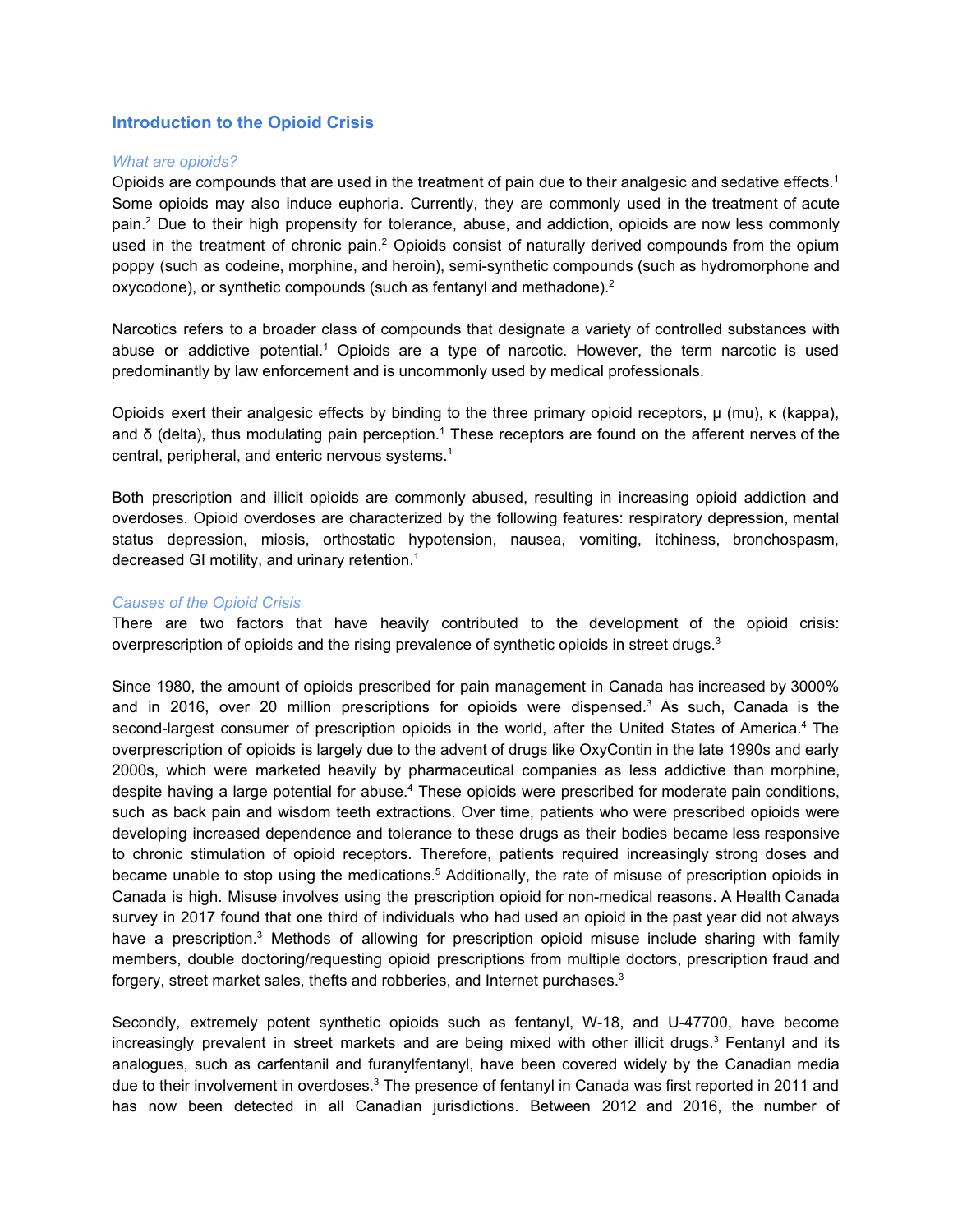opioid-related deaths involving fentanyl rose from 26% to 41%. In 2016, there were 867 apparent opioid-related deaths.<sup>3</sup> On the other hand, the number of illicit drug overdose-related deaths has remained stable from 2012 to 2016 nationwide.<sup>3</sup> Fentanyl can be up to 100 times stronger than morphine, and carfentanil is 100 times stronger than fentanyl. Carfentanil's involvement in opioid-related deaths is a growing concern in Canada, and has now been detected in Ontario, British Columbia, Manitoba and Alberta. In the first six months of 2017, there were 89 deaths involving carfentanil in Alberta.<sup>3</sup> The reason why the presence of fentanyl and its analogues in street drugs is particularly concerning is that the mix of opioids of various strengths makes it hard for users to take an appropriate dose. Therefore, when someone takes a dose of a drug that they believe they can tolerate but it has been mixed with fentanyl, the effect on their body is much stronger and can more easily lead to an overdose.



Figure 1: Percentage of accidental apparent opioid-related deaths involving fentanyl or fentanyl analogues in Ontario

Percentage of accidental apparent opioid related deaths

#### *Federal and Provincial Impact of the Opioid Crisis*

With the widespread increase in the use of opioids, both within Canada and globally, Canada has seen an increase in opioid-related harms. For example, excessive opioid use is associated with harms, including increased transmission of disease, economic burden, comorbid mental disorders, risky behaviour, and impaired social functioning. 6-10

In particular, with the rates of opioid abuse growing during the crisis, there have been increasing rates of infectious diseases including HIV/AIDS, hepatitis, heart infections, and skin and soft tissue infections. As well, people who inject drugs are often at increased risk for contracting and transmitting a sexually transmitted disease due to elevated risky behaviours such as having unprotected sex, being with sex partners who are also injection drug users, or engaging in sex work.<sup>11</sup> In the United States, it was found that the rate of new hepatitis C infections rose by 249% between 2010-2016.<sup>11</sup> There was an increase in individuals diagnosed with HIV and co-infected with hepatitis C as well. <sup>12</sup> Similarly, in Canada, a majority of people who inject drugs are currently infected with hepatitis C.<sup>13</sup>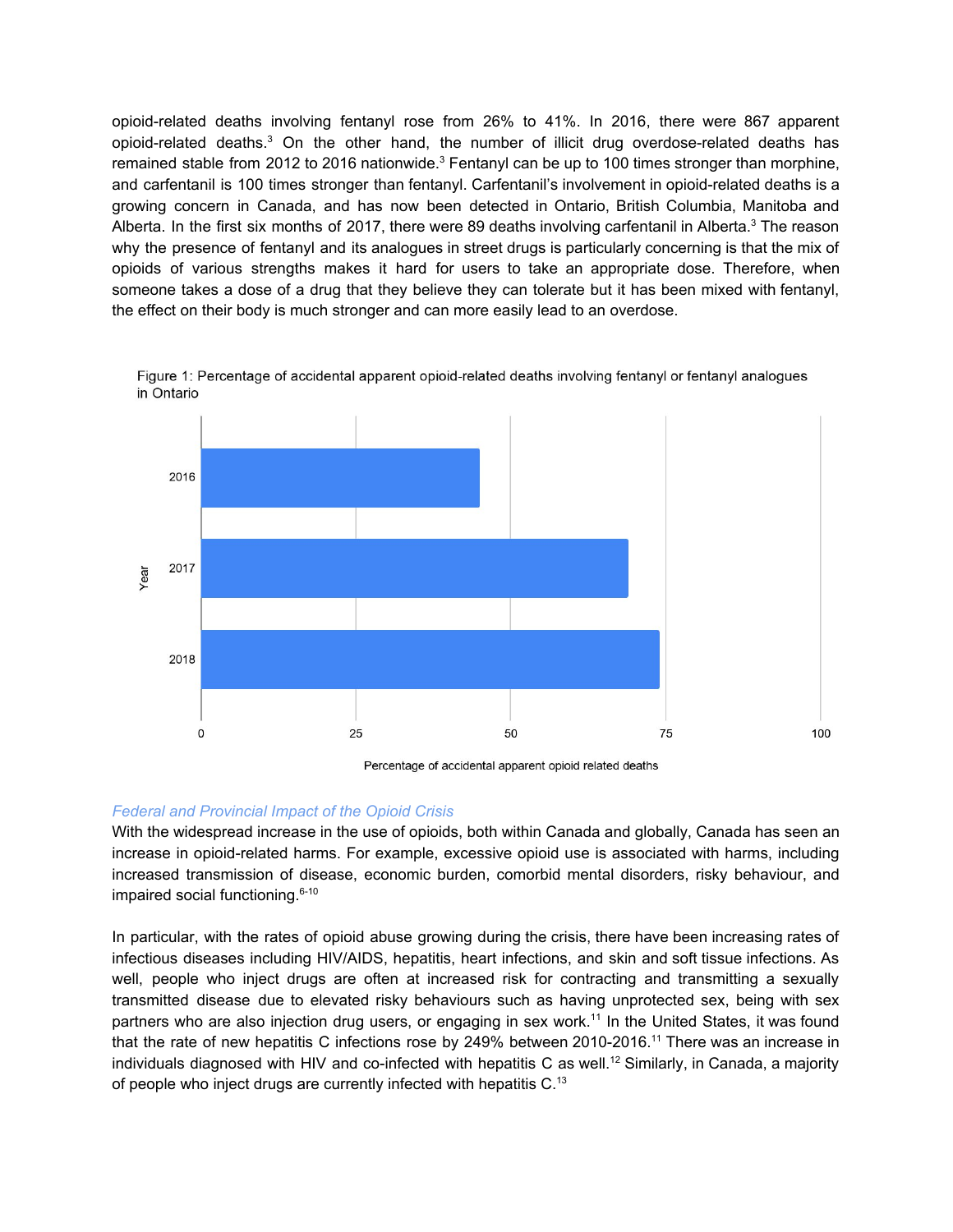Furthermore, substance use is a significant cost to the Canadian economy. There are direct costs that impact the healthcare and criminal justice systems as well as indirect costs through lost productivity, illness, injury, and premature death. The Canadian Substance Use Costs and Harms project aimed to provide updated data on costs of substance use in Canada in 2014. <sup>14</sup> It was found that healthcare costs associated with opioid-use were \$0.31 billion, lost productivity costs \$1.83 billion, criminal justice costs \$1.11 billion, and other direct costs \$0.23 billion. It can be expected that considering 2014 was still earlier on in the opioid crisis, the associated costs to the Canadian economy since then have substantially increased and accumulated. 14

The opioid crisis has had a huge impact on Canada both federally and provincially. In 2018, there were 4,460 apparent opioid-related deaths reported in Canada, corresponding to a rate of 12.0 deaths per 100,000 people.<sup>16</sup> This can also be conceptualized as one opioid-related death every two hours. 70% of these deaths involved fentanyl or its analogues.<sup>16</sup> An apparent opioid-related death is defined as a death caused by an intoxication/toxicity (poisoning) resulting from substance use, where one or more of the substances is an opioid, regardless of how it was obtained (e.g. illegally or through personal prescription).<sup>16</sup> In Ontario, there were 1,471 apparent opioid-related deaths in 2018.<sup>16</sup>

Between 2016-2017, hospitals across Canada reported 5,670 admissions for inpatient care related to significant opioid poisoning in 2016-17.<sup>16</sup> This number is up from 3,344 in 2007-08.<sup>16</sup> Those patients stayed in hospital for an average of 7 1/2 days.<sup>16</sup> The figures do not include people treated in emergency departments and sent home.



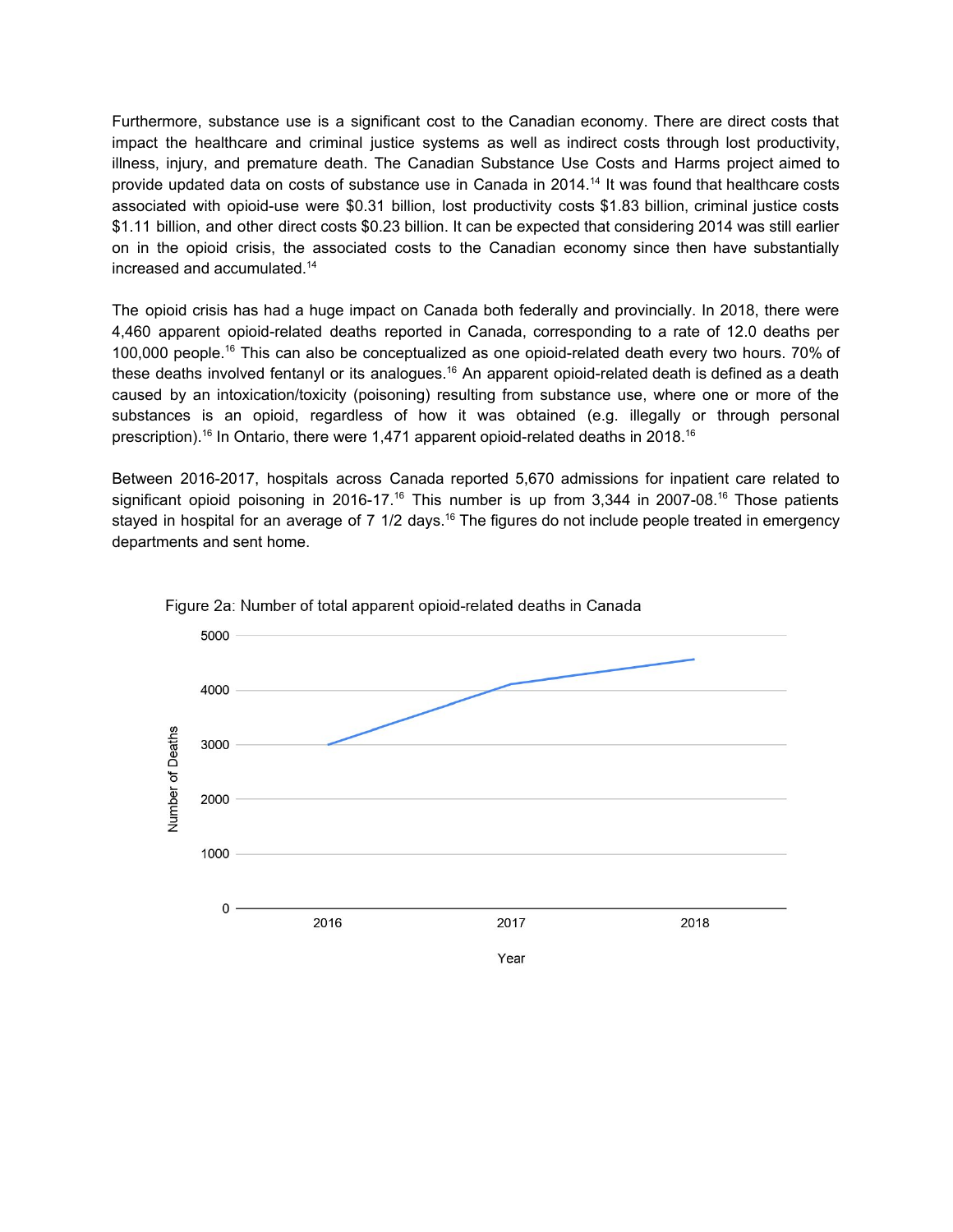

Figure 2b: Number of total apparent opioid-related deaths in Ontario

#### *Local Impact of the Opioid Crisis*

The Code Red project carried out by the Hamilton Spectator in 2009 demonstrated the disparities that exist between parts of the city that varied in wealth. Ten years later, they repeated the same work only to show that nothing has changed. Health outcomes in Hamilton have declined and the inequality still exists.<sup>17</sup> It was shown that emergency room visits and hospital admissions are rising significantly across the city.<sup>17</sup> In fact, the average lifespan had declined by 1.5 years, with the poorest part of the city having a lifespan less than 65 years of age.<sup>17</sup> They suspect that this decline may be due to the rise in opioid-related deaths in Hamilton. 17

This project demonstrates that Hamilton has been heavily impacted by the opioid crisis. In fact, the number of opioid-related deaths in Hamilton continues to increase each year. In 2018, there was a total of 103 opioid-related deaths in Hamilton, which is an increase from the 88 deaths in total from 2017.<sup>18</sup> According to the CBC, Hamilton's paramedics have responded to 318 calls for suspected opioid overdoses since May 2019.<sup>18</sup> As these numbers rise, the number of individuals who must cope with a loved one who has overdosed also do. 19

Even in comparison to other cities within Ontario and across Canada, Hamilton has been particularly impacted. Based on a figure from the CIHI<sup>14</sup>, Hamilton was ranked fourth in the number of opioid poisoning hospitalizations in a metropolitan area within Canada. Between 2005 and 2017, Hamilton had a higher rate of opioid-related deaths than the provincial average (Figure 3). In fact, in 2016, Hamilton's opioid-related death rate was 48% higher than Ontario's, and this number increased to 72% in 2017.<sup>18</sup> 4,757 doses of the opioid antidote, naloxone, helped revive people who inject drugs who were overdosed 589 times prior to May 2019. There have been small efforts to manage the opioid crisis but we are still seeing the impacts of opioid use today.<sup>19</sup> More recent data shows that in May 2019, there were 89 emergency department visits and 8 hospitalizations for opioid poisoning.<sup>18</sup> It is crucial that Hamilton continues to take action to reduce the harms that this crisis has inflicted on our city.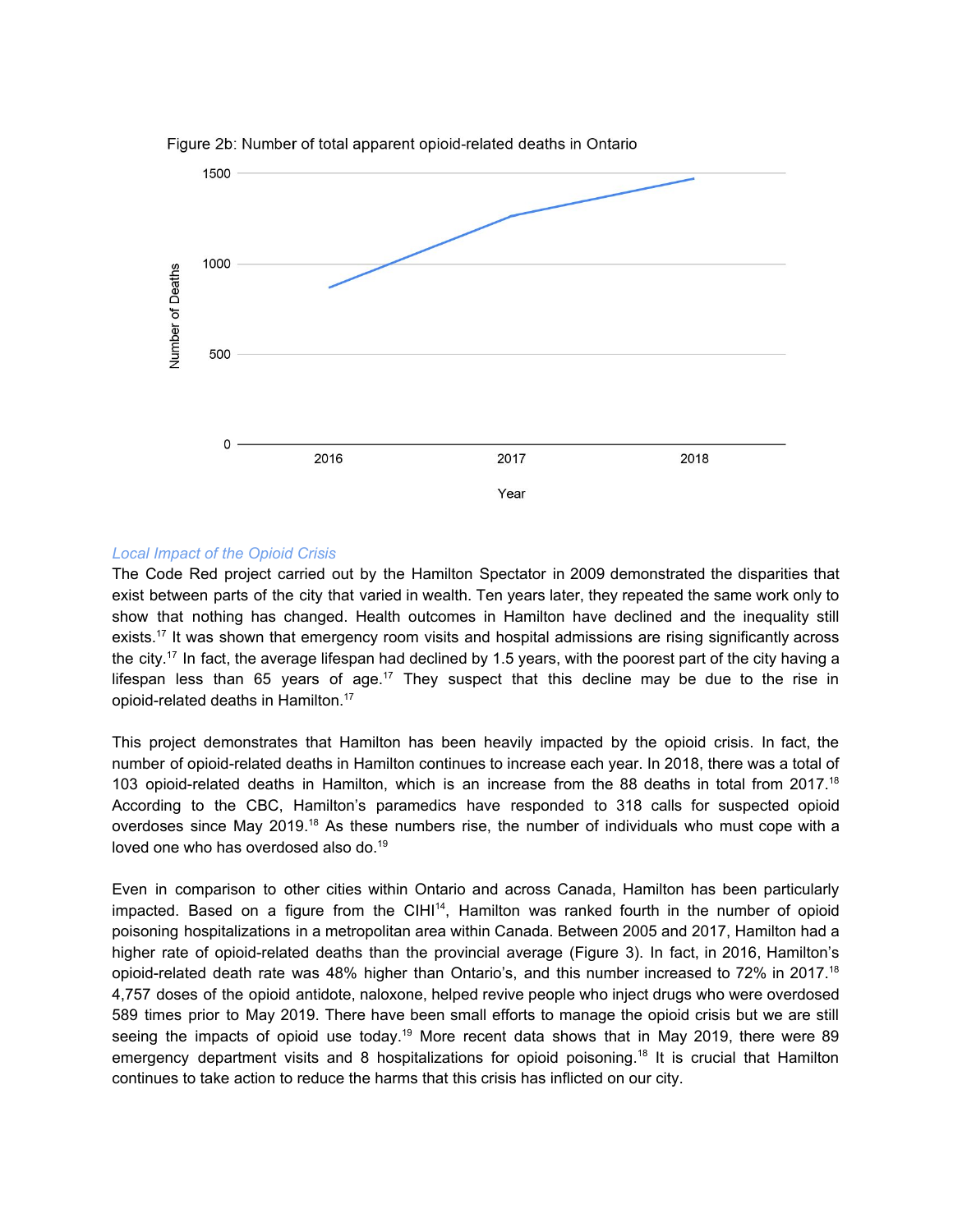

Figure 3: Opioid-related death rates in Hamilton and Ontario

#### **Harm Reduction**

#### *What is Harm Reduction?*

Harm reduction is defined by the World Health Organization as "a set of policies, programmes, services and actions that aim to reduce the harm to individuals, communities and society related to drugs." Harm reduction does not necessarily aim to reduce drug consumption. Notably, harm reduction is crucial in the global response to prevent the spread of HIV amongst people who inject drugs and their sexual partners. <sup>19</sup> Practices in harm reduction include education, opioid agonist therapy (OAT), needle/syringe distribution, emphasizing routes other than injection to administer drugs, counselling, naloxone distribution, STI services, testing, wound care, vaccinations, social assistance, and peer support.<sup>20</sup> Harm reduction has been found to be cost-effective and cost-saving through reducing the economic burden of adverse health and social outcomes, such as reducing healthcare costs from overdoses, preventing the spread of bloodborne illnesses (such as HIV and hepatitis C), reducing crime, increasing employment, and access to treatment programs and support services.<sup>20</sup>

The Hamilton Drug Strategy (HDS), a collaboration of various community agencies in Hamilton, was formed to address substance use and its associated harms. Consistent with province-wide drug strategies, the HDS uses the Four Pillar Framework of the 2016 Canadian Drugs and Substances Strategy to guide its work. The pillars include: 1) Prevention 2) Treatment 3) Enforcement/social justice and 4) Harm reduction. Regarding harm reduction, the HDS aims to:

- 1) Increase access to harm reduction programs and services;
- 2) Improve coordinated care for individuals moving between institutions (hospitals and correctional facilities), and the community and for those receiving opioid agonist therapies;
- 3) Enhance training for service providers and healthcare professionals
- 4) Increase access to addictions specialists in temporary housing; and,
- 5) Provide stigma education to the general community.<sup>21</sup>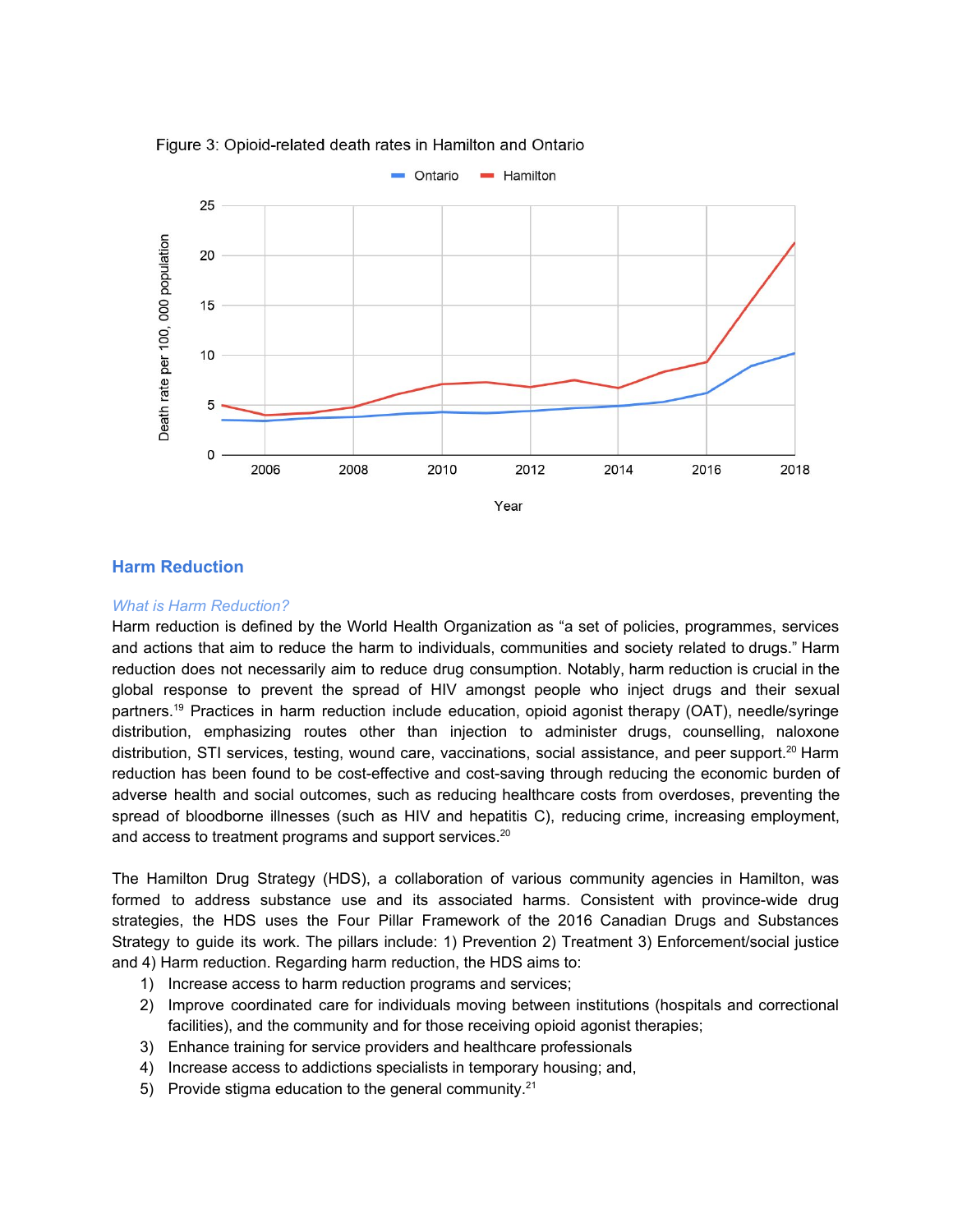#### *Best Practices in Harm Reduction*

In Hamilton, the current harm reduction initiatives are:

- 1) **AIDS Network Needle and Syringe Program:** a local charitable organization that is active in HIV/AIDS prevention, education, and support. The program operates Monday–Friday, from 9 am–5 pm. The organization provides confidential, free education and harm reduction materials, aimed at promoting safer drug use and safer sex. Individuals who visit this location are able to access clean equipment such as: syringes, sterile water, alcohol swabs, safe inhalation kits, condoms, and dental dams. Referral services are also provided to connect individuals to other community services (e.g., addiction treatment, housing).<sup>23</sup> Other fixed needle exchange sites currently operating in Hamilton include the Elizabeth Fry Society (for women only), Hamilton Urban Core Community Health Centre, and Alcohol Drugs and Gambling Public Health Services.<sup>24, 25</sup>
- 2) **AIDS Network Mobile Needle Exchange Service:** The AIDS Network also operates a mobile van that distributes clean drug supplies and collects used needles for safe disposal. The van strives to increase access to harm reduction services by operating during evening hours and providing outreach to those unable to travel to established needle exchange sites. The van hours are: Monday to Sunday, from 7—11pm. The van is entirely confidential and can be contacted by phone or text message to arrange a meeting.<sup>23</sup>
- 3) **Hamilton Overdose Prevention & Education (HOPE):** The HOPE Program began in 2014, with the goal of delivering free naloxone kits to Hamiltonians. The program also educates the public on how to recognize the signs of overdose, and how to use drugs and administer naloxone safely. Naloxone kits can be picked up at various locations within the city, such as the Wesley Street Health Centre, The AIDS Network, the Urban Core Community Health Centre, City of Hamilton Sexual Health Clinics, The Van, and various pharmacies throughout the city.<sup>26</sup>
- 4) **Street Health Clinics:** The City of Hamilton operates Street Health Clinics that provide free medical services (e.g., sexually transmitted disease tests, vaccinations, pregnancy testing, addictions counseling) and access to needle exchange and naloxone kits. Formal appointments and health cards are not required. Street Health Clinics are currently operating at the Wesley Centre (Mondays, Wednesdays, and Fridays; 9 am–1 pm) and Notre Dame House (Tuesdays,  $3:30-5:30$ pm).<sup>27</sup>
- 5) **Hamilton Opioid Information System – Opioid Surveillance and Monitoring Hamilton:** Public Health Services collaborates with Hamilton Paramedic Services, Hamilton Health Sciences, St. Joseph's Healthcare Hamilton, and community partners to collect and disseminate opioid-related information to the public. Information regarding naloxone distribution, opioid overdoses, opioid-related deaths, and emergency department visits and hospital admissions, can be found online. 26
- 6) **Overdose Prevention Site (OPS):** Hamilton's first temporary OPS opened on June 5, 2018 at the Urban Core Community Centre at 71 Rebecca St. The site was developed in collaboration with Urban Core and Hamilton's Shelter Health Network. Sufficient funding was provided by the Ministry of Health and Long-Term Care to keep the site open until November 30, 2018. The site is appropriately located near Wards 2 and 3: the most high-risk zones for opioid-related harms. The OPS operates on Tuesdays and Thursdays from 8—11pm, and on Mondays, Wednesdays, Fridays, and weekends, from 6— 11pm. Those who use the OPS can access a volunteer physician, nurse, and support staff. Within the first two months, at least 400 clients have attended the OPS.<sup>28</sup> As of August 2018, De dwa da dehs nye>s Aboriginal Health Centre has submitted an application to Health Canada to open a permanent site in Hamilton; the open application is still under review.<sup>29</sup> Urban Core and Wesley Urban Ministries have also expressed interest in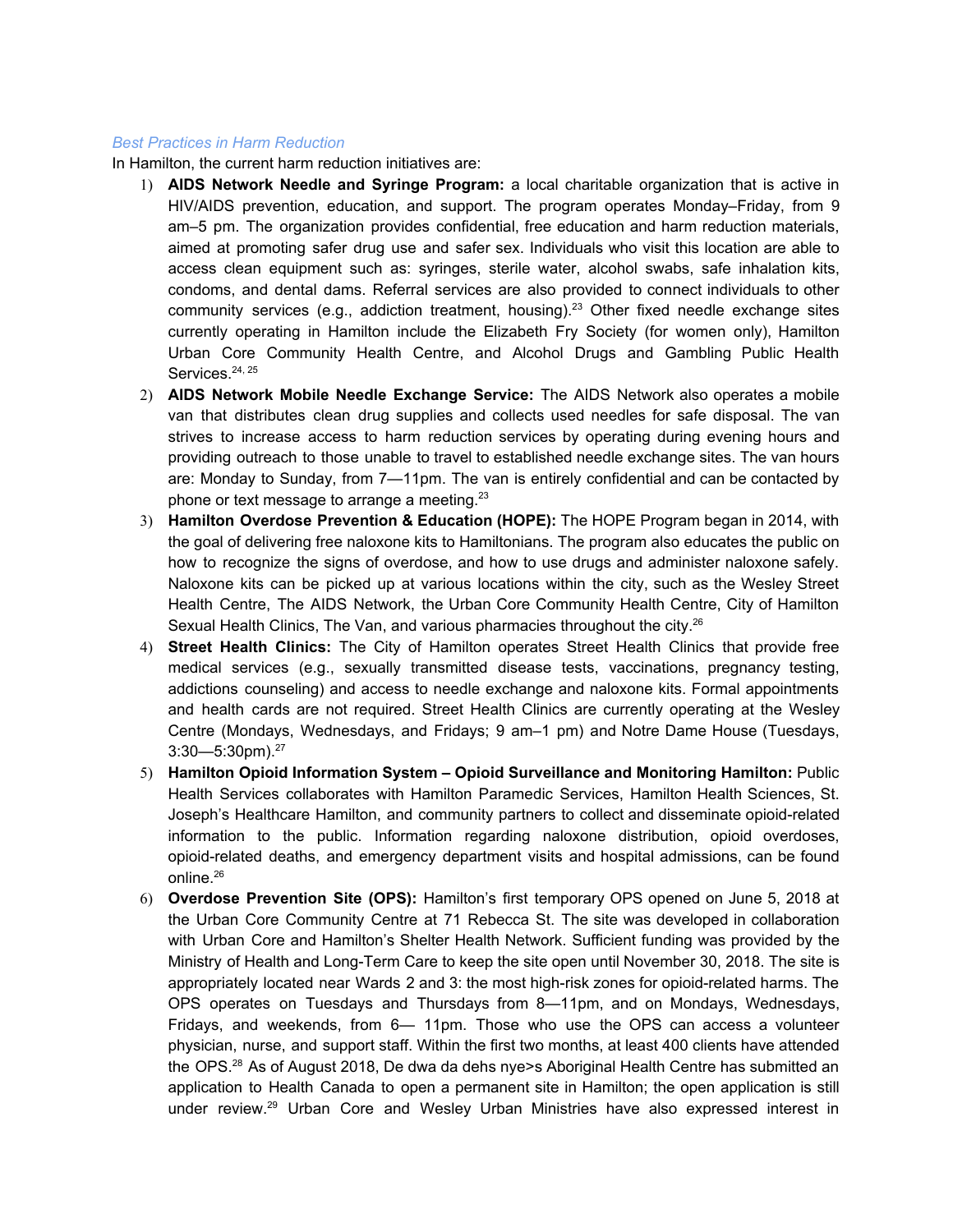supporting a permanent site. The Urban Core site was approved to be a permanent facility in December 2018 with a unanimous vote from the government. Furthermore, the City Council believes that there is a need for two of these sites in Hamilton. Although there is support at the government level, this project has been at a stand-still due to issues with finding an appropriate location with a willing landlord.

#### **The Opioid Poisoning Crisis**

Fentanyl is a very potent opioid pain killer usually utilised in the hospital setting for the management of severe pain. It comes medically in a variety of forms including skin patches, injections and tablets. Fentanyl is 20 to 40 times more potent than heroin and 100 times more potent than morphine making the risk of accidental overdose very high. It is also odourless and tasteless making it difficult to detect when mixed with other drugs such as heroin and cocaine. Currently the most accurate way to test drugs for fentanyl contamination is via drug checking services offered at select supervised consumption site. Currently the Urban Core Community Health Centre, Hamilton's only OPS, does not offer drug checking services.<sup>25, 29</sup> Alternatively there are fentanyl test strips available in stores and online but they are not specifically designed to check street drugs before consumption and may not detect fentanyl-like drugs including carfentanil.<sup>30</sup> This insidious nature of fentanyl and fentanyl analogue contamination puts those with opioid use disorder at increased risk for overdose.

One of the primary driving forces behind the overdose emergency is the contamination of the illicit drug supply with fentanyl and other fentanyl analogues. Of the drugs seized by the Ontario police service and tested by Health Canada's Drug Analysis Services, fentanyl or fentanyl analogues have become increasingly represented. In Ontario in 2016, heroin was the lead opioid identified at 1110 positive tests but by 2017 data showed fentanyl being the highest at 2052 positive tests.<sup>31</sup> This data shows evidence of a trend toward the increased prevalence of these drugs on the streets. In 2016, 45% of accidental apparent opioid-related deaths in Ontario involved fentanyl or fentanyl analogues that percentage increasing to 74% by 2018. From 2016 to 2018 the number of accidental apparent opioid related deaths not involving fentanyl have remained somewhat stagnant with an overall increase being seen in accidental apparent opioid related deaths involving fentanyl (Figure 3). <sup>16</sup> These patterns are reflected locally with preliminary data indicating that in Hamilton 82% of accidental opioid-related deaths were attributable to fentanyl or its analogues.<sup>32</sup> This increase in fentanyl or fentanyl analogue contamination of street drug supply has been accompanied by the increased prevalence of opioid-related deaths both locally and provincially. In 2016, Ontario had 867 opioid-related deaths with this number increasing by 70% to 1473 in 2018.<sup>31</sup> In 2018, Hamilton saw 103 confirmed deaths related to an opioid-related emergency with the opioid-related death rate remaining consistently higher than the provincial average. More recently, between January to April 2019, the Hamilton Paramedic Services responded to 280 cases of suspected opioid overdoses with the number of calls monthly doubling when compared to the same period in 2018. May 2019 was identified as being the highest volume month to date of paramedic calls for overdose<sup>32</sup>. The increased toxicity of the drug supply is driving increases in opioid-related deaths locally and across the country putting those with opioid use disorder at increased risk of overdose and death.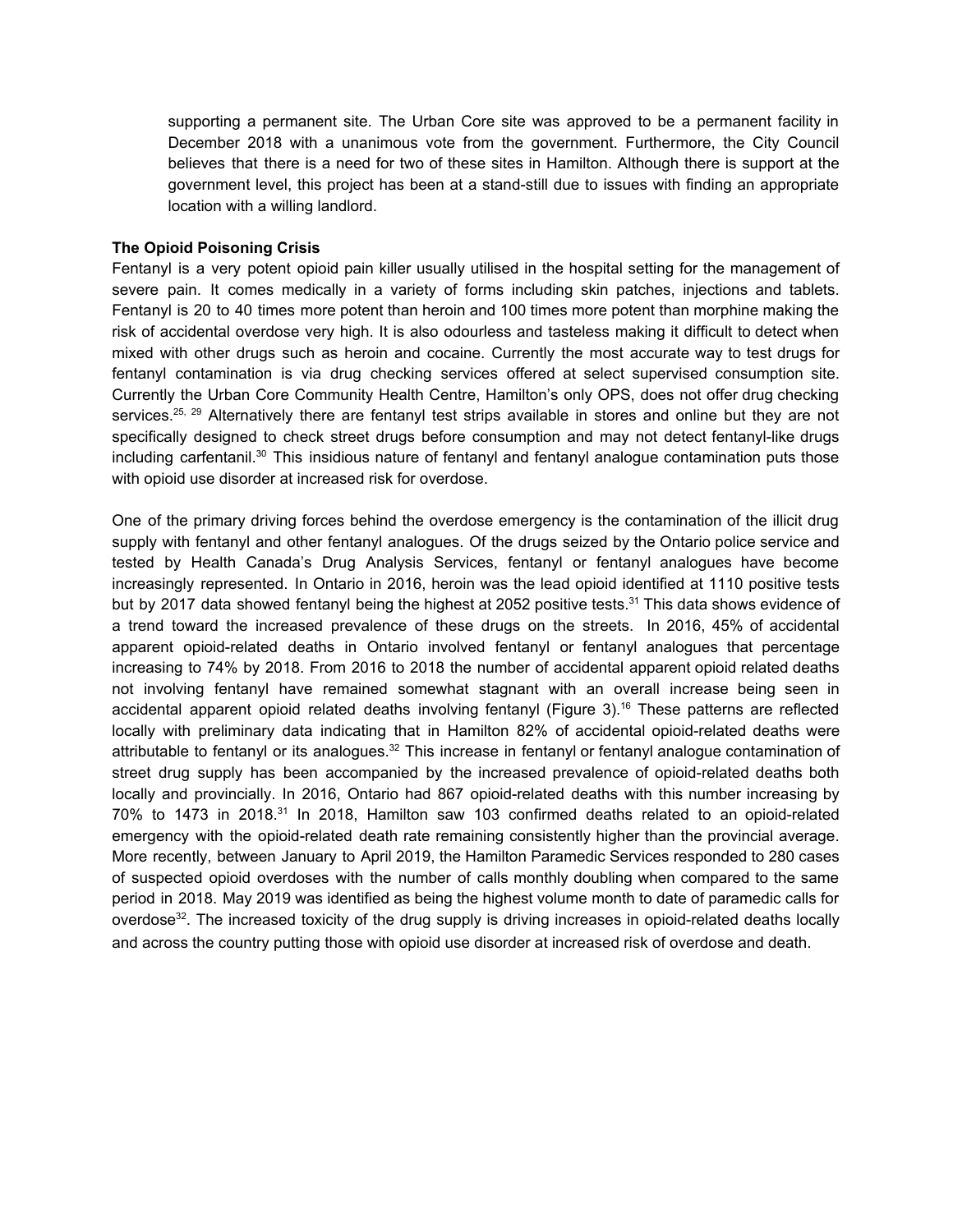

Figure 4: Number of accidental apparent opioid-related deaths involving or not involving fentanyl or fentanyl analogues in Canada

#### **Current Opioid Agonist Therapies**

Opioid Agonist Therapy (OAT) is the current first-line treatment for individuals 16 years of age or older, with an opioid use disorder. Patients are given oral long-acting opioid drugs such as methadone or buprenorphine/naloxone (Suboxone™) to help prevent withdrawal and provide long-term stable relief from opioid cravings. These medications are taken under the direct supervision of a trained healthcare professional and patients are subject to weekly urine tests to monitor treatment dose as well as screen for any illicit drug use. There is a large body of evidence that supports OAT as a treatment for opioid use disorder with both buprenorphine and methadone being included in the World Health Organization's list of essential medications.<sup>33</sup> According to Mattick et. al (2003) methadone is an effective intervention for the treatment of heroin dependence and has a higher retention rate than treatments that do not utilize OAT.<sup>34</sup> In a 2008 study done by by Kamien et al. in the United States, it was found that addiction and retention did not differ between individuals on methadone versus those on buprenorphine/naloxone making buprenorphine/naloxone a viable clinical alternative. 35

However, despite the benefits of the treatment, OAT has known limitations including patient intolerance to the treatment, side effects and long-term retention. In a study conducted by Bachhuber et al. in 2018 at the Stabilization Treatment and Engagement Program in Philadelphia, retention rates on a buprenorphine program was found to be 77%, 65%, 59% and 56% at three-, six-, nine- and 12 months follow-up respectively.<sup>36</sup> In another study by Braback et. al (2017) in Sweden, they reported retention rates of 94%, 89%, and 82% over three-, six-, and 12 months post follow up on methadone or buprenorphine treatment. <sup>37</sup> Certain patients continue to experience cravings despite optimal OAT dosing, while other patients are unable to reach a therapeutic dose. Side effects of these medications include drowsiness and lightheadedness, nausea and vomiting, excessive sweating and constipation, which some individuals are unable to tolerate. Patients must also submit to daily structured visits with their supervising health care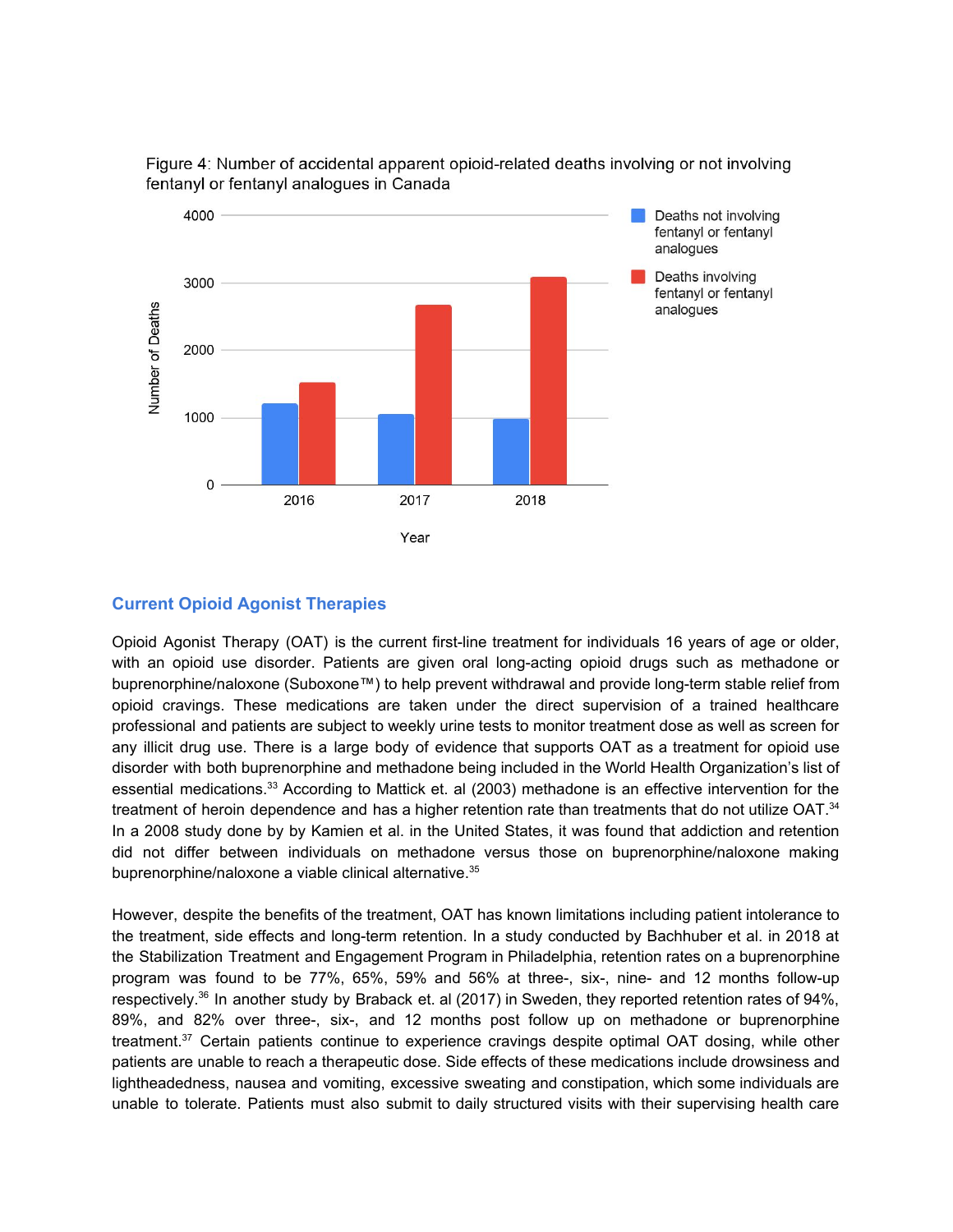provider and conduct regular illicit drug screens with a positive test potentially leading to discharge from treatment. Individuals who do not benefit from these first-line therapies are at an increased risk of premature death, non-fatal overdose, blood-borne infectious diseases (e.g., HIV and hepatitis C), violence, and arrest.<sup>38</sup> Presenting an alternative to these patients who have not benefited from OAT treatments but are motivated to treat their opioid use disorder is crucial in preventing further opioid-related deaths.

#### **Injectable Opioid Agonist Treatments and Managed Opioid Programs**

#### *The Evidence for Injectable Opioid Agonist Treatments*

Injectable opioid agonist treatment (iOAT) is a high intensity treatment for individuals with opioid use disorder (OUD) who have not benefited from other treatments, including OAT.<sup>38</sup> Evidence and clinical use has demonstrated that iOAT is an effective treatment for OUD through significantly decreasing exposure to illegal opioids, thus reducing exposure to fentanyl and carfentanil-laced opioids, suggesting that iOAT may be an integral component in addressing the opioid crisis.<sup>38</sup>

iOAT involves prescribing individuals with treatment-resistant OUD specific, injectable doses of hydromorphone or diacetylmorphine (pharmaceutical heroin).<sup>39</sup> These medications are prescribed by physicians or nurse practitioners. Managed opioid programs (MOPs) involve the provision of iOAT and other services such as case management and facilitated access to other supports such as housing, primary care, and trauma therapy.<sup>32</sup> In MOPs, patients self-inject these medications under direct medical supervision.

There are a variety of factors contributing to an individual's inability to respond to first line OUD therapy, such as OAT. These include: cravings persisting despite optimal OAT dosing; patients being unable to reach a therapeutic dose; or opting not to initiate oral OAT (e.g., previous experience with oral OAT including side effects, intolerance, or insufficient reduction in craving and illegal drug use).<sup>38</sup> Individuals who do not respond to first-line therapy are at an increased risk of premature death, non-fatal overdose, blood-borne infectious diseases (e.g., HIV and hepatitis C), violence, and arrest.<sup>40</sup> The evidence has shown that in individuals who are treatment refractory to methadone, diacetylmorphine administered by medical professionals in a clinical setting is beneficial in terms of reducing illicit opioid use, treatment drop-out, criminal activity, incarceration, and mortality. <sup>38</sup> A 2011 Cochrane review showed that diacetylmorphine appears to be associated with slightly superior outcomes related to social functioning, in comparison with methadone treatment at established therapeutic doses in individuals previously unsuccessfully treated with methadone.<sup>41</sup> It was found that 46-65% of patients discontinue methadone treatment in the first year and 40-70% of patients discontinue buprenorphine/naloxone treatment in the first six months.<sup>38</sup> Conversely, 67-88% of patients retained on diacetylmorphine in the first year and 77% of patients remained on hydromorphone in the first six months.<sup>38, 42</sup>

The SALOME (Study to Assess Longer-term Opioid Medication Effectiveness) trial, was a phase 3, double-blind randomized controlled trial conducted in Vancouver, BC, that compared diacetylmorphine with injectable hydromorphone in a population of patients with long-term, treatment-refractory OUD.<sup>42</sup> It found that hydromorphone was non-inferior to diacetylmorphine for long-term injection street opioid users not currently benefiting from available treatments.<sup>42</sup> Both medications, delivered in identical conditions, have been shown to have positive outcomes such as high retention rates (over 85%), reduction of street opioid use (from daily to a few days per month) and illegal activities.<sup>42</sup> Since diacetylmorphine has been shown to be superior to methadone, we can assume based on the findings of the SALOME trial that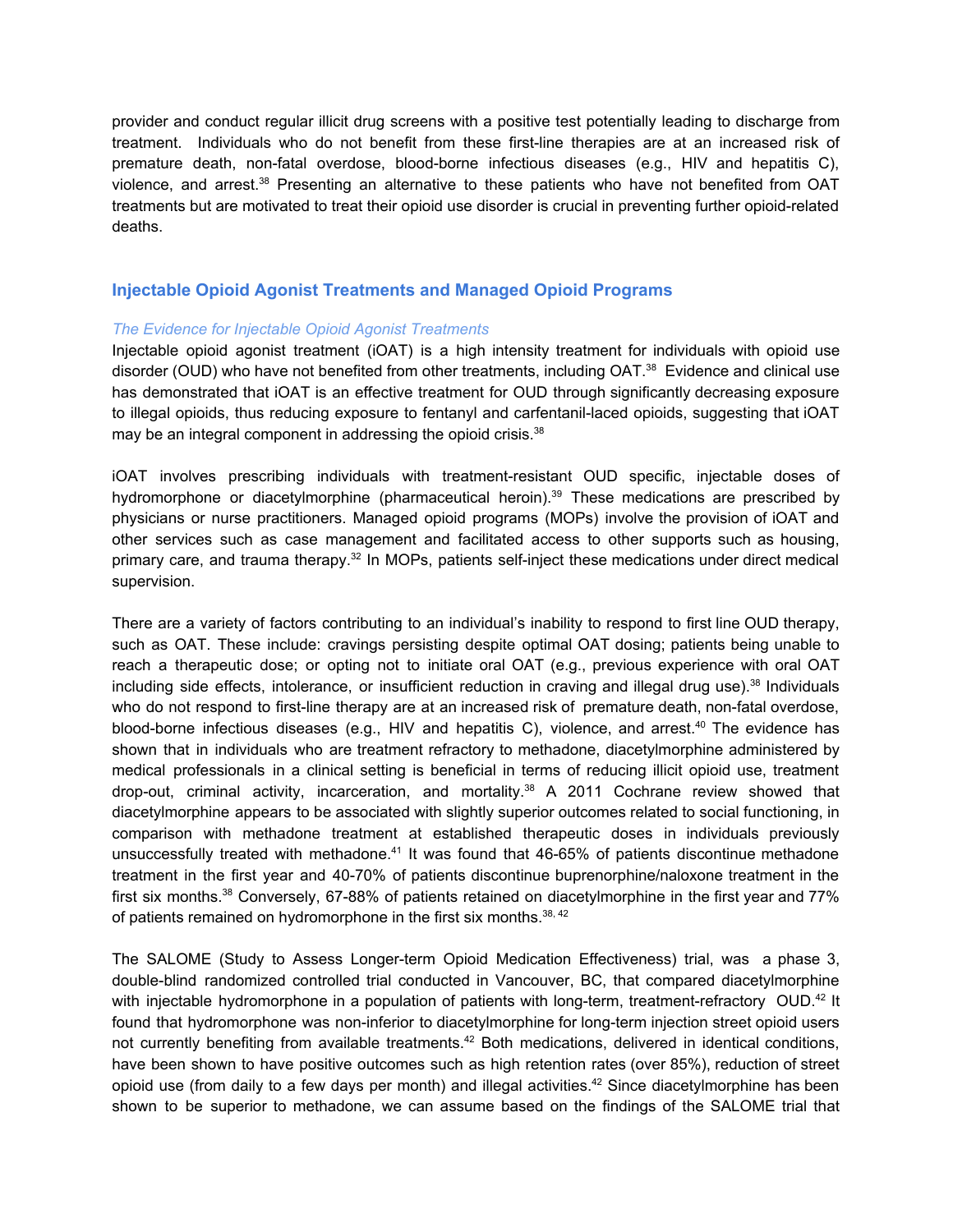hydromorphone would be superior to methadone as well.<sup>38</sup> This is beneficial because hydromorphone currently does not face the same regulatory barriers to expansion in Canada. As such, we hope to see more expansion in MOPs that provide a safe supply of hydromorphone in the near future, while simultaneously increasing availability of diacetylmorphine in Canada through official, regulated channels. A lifetime analysis of the SALOME trial showed that hydromorphone was estimated to provide individuals with more than three additional years of life, on average, compared to methadone alone.<sup>43</sup> Additionally, economic analysis indicated that over a lifetime, the provision of hydromorphone could save society \$140,000 per individual, with most savings occurring through reductions in associated property and violent crime.<sup>43</sup> The analysis did not include measured changes in the possession or dealing of drugs, disorderly conduct, sex work, major driving violations, or conditions imposed by the judicial system, which would demonstrate even greater cost savings.<sup>43</sup>

Regarding the safety of MOPs, it is important to emphasize that iOAT must be administered in a structured, supervised clinical setting. Any frequently administered injectable treatment is associated with higher risks of cutaneous and infectious complications compared to its equivalent oral formulation and its intravenous or intramuscular route of administration means that the onset of action and duration to reach peak effects is shorter.<sup>38</sup> As such, iOAT should only be administered in designated clinical settings, with sterile supplies and in clean and safe conditions, and under the supervision of qualified staff trained to intervene in the event of an adverse event or emergency. However, the risk of experiencing adverse outcomes from injecting street drugs are significantly higher than iOAT. Studies in Europe and Canada have reported instances of significant respiratory depression events in people receiving injectable opioids, at an overall rate of about 1 in every 6000 injections, which is significantly lower than the risk present when injecting street heroin.<sup>38</sup> Each of these events were safely resuscitated and managed by trained medical staff. Serious adverse events associated with injection occur within minutes. Thus, a post-injection supervision period of only 15-20 minutes has been recommended in clinical guidelines.<sup>38</sup> Overall, the MOP model of managing treatment-refractory OUD is significantly safer than having these individuals inject illicit opioids.

#### *Current Infrastructure of Managed Opioid Programs*

Diacetylmorphine was previously only available in very limited amounts in Canada through the Special Access Program (SAP), which provides access to non-marketed drugs for practitioners treating patients with serious or life-threatening conditions when conventional therapies have failed, are unsuitable, or unavailable. <sup>44</sup> The only licensed manufacturer through which Canada imports diacetylmorphine is Switzerland. However, hydromorphone does not pose the same regulatory barriers in Canada, which is conducive to the expansion of MOPs. In May 2019, Canada became the first country in the world to approve the use of injectable hydromorphone as a treatment for adults with severe OUD, and added diacetylmorphine to the list of Drugs for an Urgent Public Health Need (UPHN). <sup>45</sup> This allows qualified healthcare professionals to access drugs to address an urgent public health need that are authorized for sale in certain other countries, but not yet authorized in Canada.<sup>45</sup> Thus, diacetylmorphine can now be imported and supplied in any province or territory in Canada to address the opioid crisis. The UPHN channel of importing diacetylmorphine is separate from SAP.

The Ontario Drug Benefit Formulary is a listing of prescription drug products that are covered by the Ministry of Health and Long Term Care (MOHLTC). The formulary itself exists to help practitioners, pharmacists, and professional committees reference which drugs are eligible for coverage. <sup>46</sup> To qualify for the Ontario Drug Benefit (ODB) program individuals must have a valid Ontario health card and at least one of the following: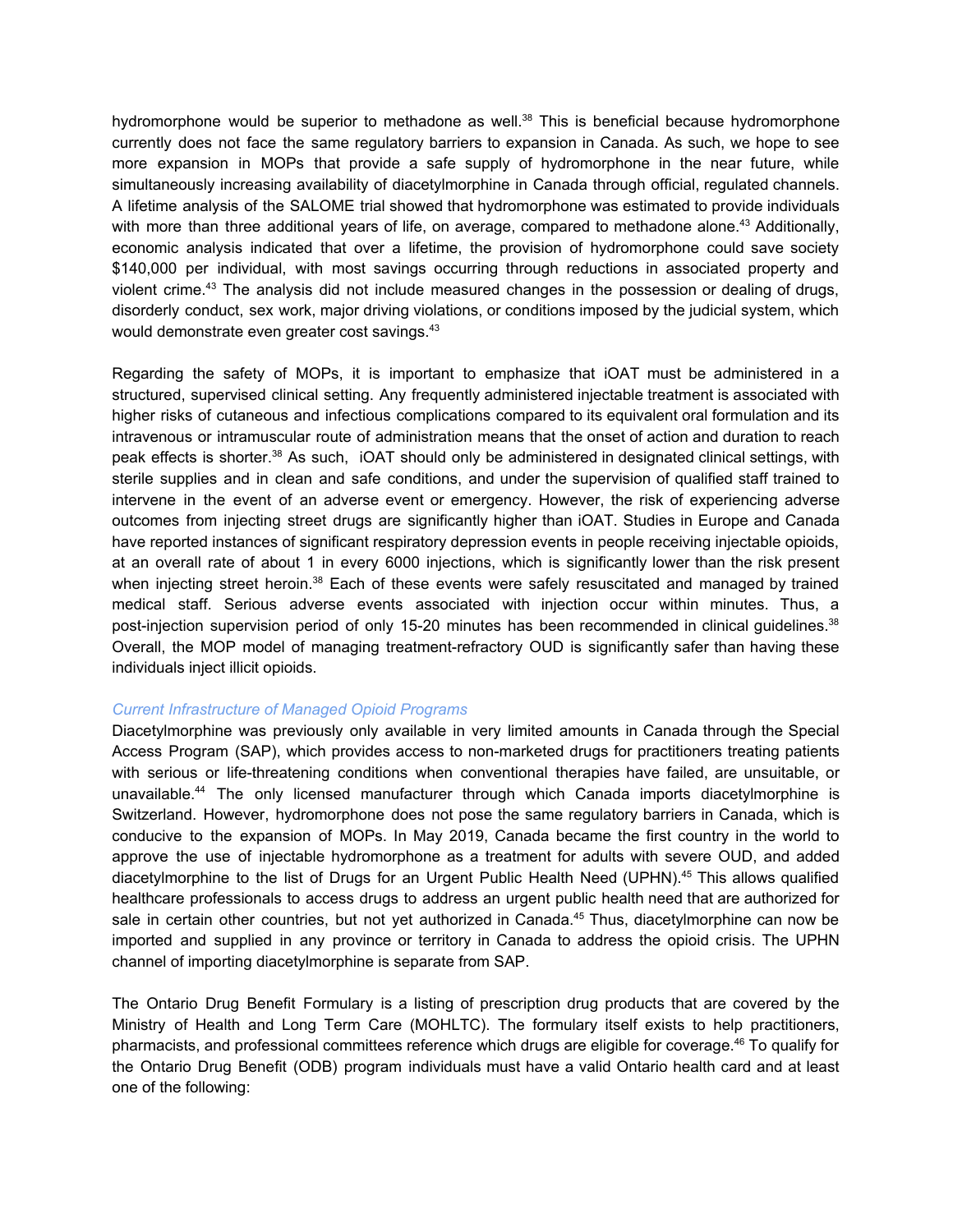- 1) Greater than 65 years old;
- 2) Resident of a long-term care facility or a Home for Special Care;
- 3) Enrollment in a Home Care program;
- 4) Have high drug costs relative to income and registered in the Trillium Drug Program; or
- 5) Receive social assistance through Ontario Works or the Ontario Disability Support Program.<sup>47</sup>

The formulary currently lists medications used in OAT (methadone and suboxone). <sup>46</sup> Thus, the costs for these medications are covered for individuals who qualify for ODB. However, the concentrations of injectable hydromorphone required as treatment in iOAT for OUD (50mg/ml and 100mg/ml) are not listed on the Ontario Drug Benefit Formulary.<sup>38</sup>

#### *Managed Opioid Programs in Other Jurisdictions*

**Europe:** In the United Kingdom, prescription diacetylmorphine has been readily available for the treatment of OUD for over a century.<sup>38</sup> In Switzerland, diacetylmorphine has been available since 1994.<sup>38</sup> In 2008, a national referendum led to a legalized diacetylmorphine program funded by Swiss national health insurance. <sup>38</sup> Recently, Germany, Denmark and the Netherlands also adopted supervised prescription diacetylmorphine treatment for those with severe, treatment-refractory OUD.<sup>38</sup> In these jurisdictions, MOPs also include comprehensive addictions care, with the aim of meeting as many of the patient's health and psychosocial needs as possible on-site.<sup>38</sup> There are stand-alone clinics and clinics co-located with or in close proximity to other addictions and psychosocial services. $38$ 

**Canada:** MOPs have been piloted and successfully implemented in the following jurisdictions: Surrey and Vancouver, British Columbia; Calgary, Alberta; and a shelter-based program in Ottawa, Ontario.<sup>38</sup> In 2019, the MOHLTC received \$102 million from the federal government in a treatment funding agreement. While the allocation of these funds has not yet been announced, advocating for some of these funds to be allocated for the implementation of MOPs is crucial. In February 2019, the city of Toronto made recommendations to the MOHLTC to support rapid implementation of MOPs, add the required concentrations of hydromorphone to the Ontario Drug Benefit Formulary for the treatment of opioid use disorder, work with Health Canada to regulate the import and use of diacetylmorphine, and make MOPs universally accessible to all Ontarians in need.<sup>47</sup>

#### **Our Ask**

We ask that the Hamilton City Council publicly support the implementation of managed opioid programs (MOPs) in Hamilton and throughout Ontario given the urgency of the opioid poisoning crisis and as part of the continuum of care for opioid use disorder. We ask that the Hamilton City Council write a letter to the Honourable Christine Elliott, Ontario Minister of Health for the Ministry of Health and Long Term Care (MOHLTC), in support of the following items:

- 1) Add injectable opioid agonist therapy medications at their required concentrations (50 milligrams/milliliters and 100 milligrams/milliliters hydromorphone) to the Ontario Drug Benefit Formulary for the treatment of opioid use disorder and ensure the accessibility of these medications to individuals with opioid use disorder;
- 2) Seek authority from Health Canada to import diacetylmorphine (pharmaceutical heroin) for use as a managed opioid program medication in Ontario; and
- 3) Ensure that managed opioid medications are universally accessible to all Ontarians who could benefit from these kinds of programs, and that cost is not a barrier.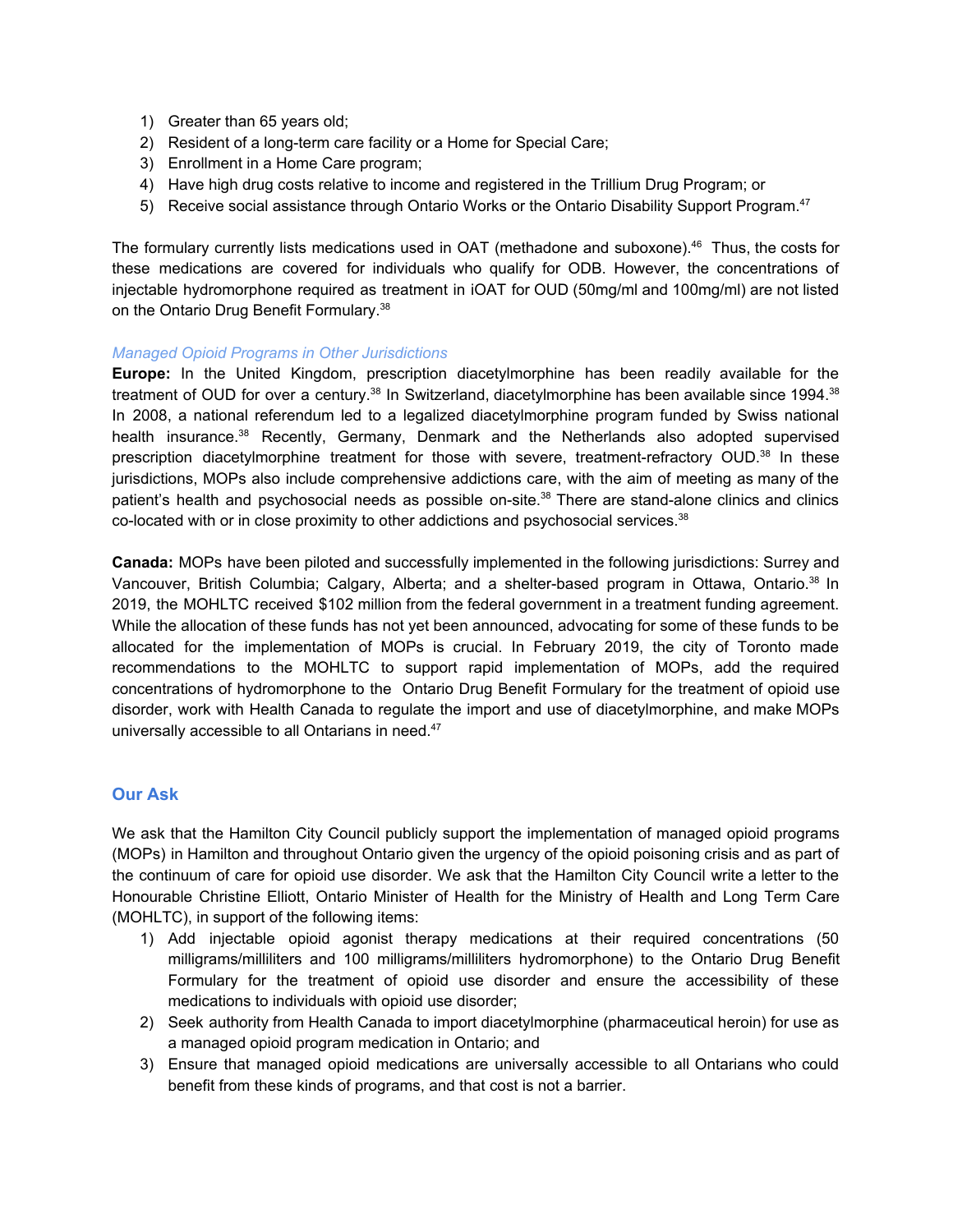We ask that Hamilton City Council, similar to Toronto, send a letter of support for the Ministry of Health and Long-Term Care to advocate for increased funding and action towards the implementation of MOPs in Hamilton and elsewhere in Ontario to mitigate the harms of injection drug use and improve health and social outcomes for individuals with opioid use disorder.

#### **References**

1. Tintinalli J, Stapczynski J, Ma O, Yealy D, Meckler G, Cline D. Tintinalli's Emergency Medicine: A Comprehensive Study Guide. 8th ed. McGraw-Hill Education; 2016.

2. Brunton L, Knollmann B, Hilal-Dandan R. Goodman & Gilman's: The Pharmacological Basis of Therapeutics. 13th ed. New York, N.Y.: McGraw-Hill Education LLC.; 2018.

3. Belzak L, Halverson J. Evidence synthesis - The opioid crisis in Canada: a national perspective. Health Promotion and Chronic Disease Prevention in Canada. 2018;38(6):224-233.

4. Roy G. Opioid-related overdose figures show grim reality of Canadian epidemic [Internet]. The Globe and Mail. 2017 [cited 3 September 2019]. Available from:

https://www.theglobeandmail.com/news/national/opioid-related-overdose-figures-show-grim-reality-of-can adian-epidemic/article36257932/

5. Robertson G, Howlett K. How a little-known patent sparked Canada's deadly opioid crisis [Internet]. The Globe and Mail. 2016 [cited 3 September 2019]. Available from: https://www.theglobeandmail.com/news/investigations/oxycontin/article33448409/

6. Dugosh K, Abraham A, Seymour B, McLoyd K, Chalk M, Festinger D. A Systematic Review on the Use of Psychosocial Interventions in Conjunction With Medications for the Treatment of Opioid Addiction. J Addict Med. 2016;10(2):91-101.

7. Asbridge M, Cartwright J, Langille D. Driving under the influence of opioids among high school students in Atlantic Canada: Prevalence, correlates, and the role of medical versus recreational consumption. Accid Anal Prev. 2015;75:184-191.

8. Baser O, Xie L, Mardekian J, Schaaf D, Wang L, Joshi AV. Prevalence of diagnosed opioid abuse and its economic burden in the veterans health administration. Pain Pract. 2014;14(5):437-445.

9. Gros DF, Milanak ME, Brady KT, Back SE. Frequency and severity of comorbid mood and anxiety disorders in prescription opioid dependence. Am J Addict. 2013;22(3):261-265.

10. von Hippel C, Henry JD, Terett G, Mercuri K, McAlear K, Rendell PG. Stereotype threat and social function in opioid substitution therapy patients. Br J Clin Psychol. 2017;56(2):160-171.

11. Schwetz T, Calder T, Rosenthal E, Kattakuzhy S, Fauci A. Opioids and Infectious Diseases: A Converging Public Health Crisis. The Journal of Infectious Diseases. 2019;220(3):346-349.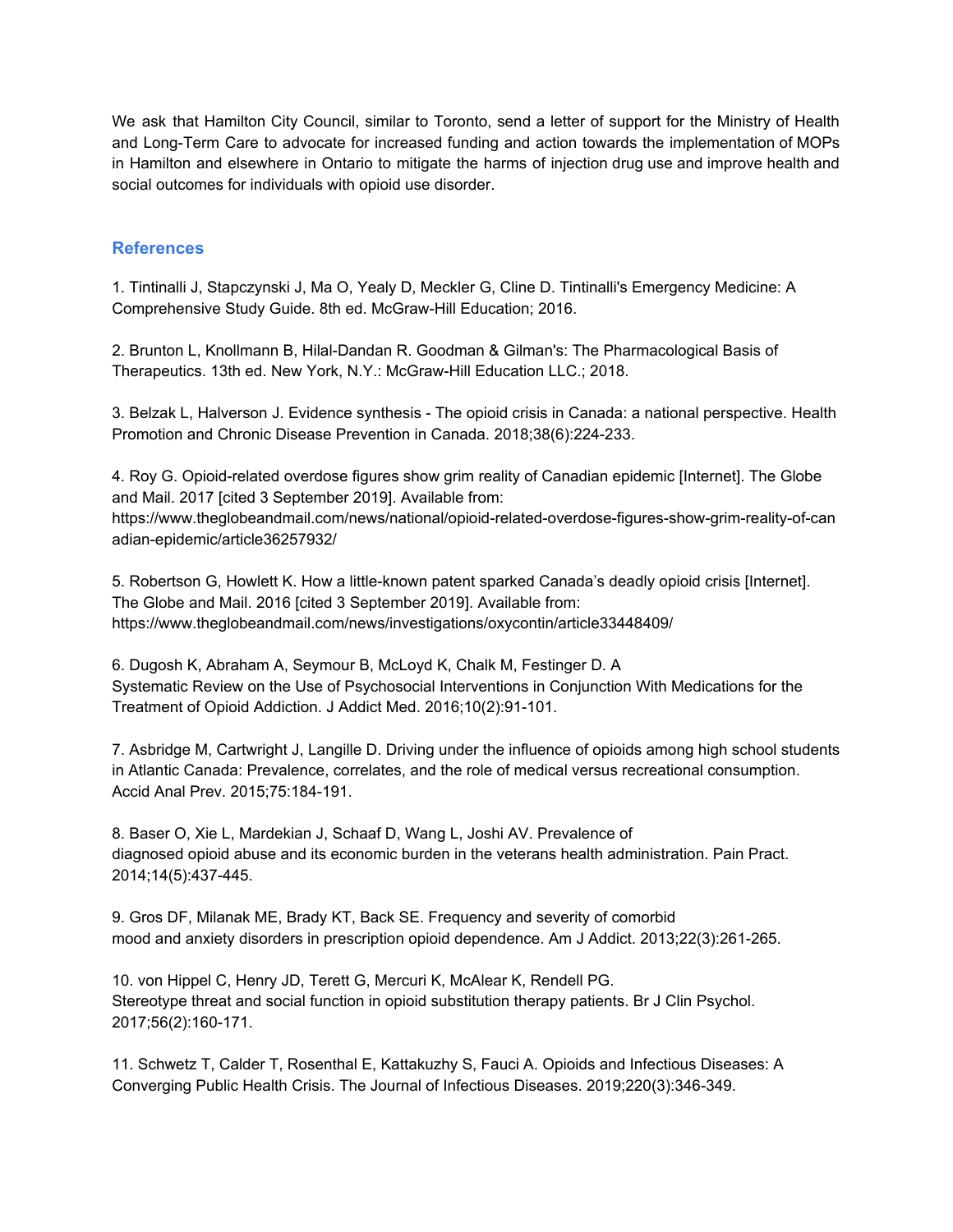12. Addressing the Infectious Disease Consequences of the U.S. Opioid Crisis | Infographics | Budget | NCHHSTP | CDC [Internet]. Cdc.gov. 2019 [cited 4 September 2019]. Available from: https://www.cdc.gov/nchhstp/budget/infographics/opioids.html

13. Fischer B. Injection Drug Use and the Hepatitis C Virus: Considerations for a Targeted Treatment Approach--The Case Study of Canada. Journal of Urban Health: Bulletin of the New York Academy of Medicine. 2004;81(3):428-447.

14. Substance Use Surveillance eNewsletter: Opioid harms on the rise [Internet]. Cihi.ca. 2019 [cited 4 September 2019]. Available from:

https://www.cihi.ca/sites/default/files/document/sus-newsletter-summer-2018-en-web.pdf

15. Canadian Centre on Substance Use and Addiction. Canadian Substance Use Costs and Harms [Internet]. University of Victoria; 2018. Available from:

https://www.ccsa.ca/sites/default/files/2019-04/CSUCH-Canadian-Substance-Use-Costs-Harms-Report-2 018-en.pdf

16. Government of Canada. National Report: Apparent Opioid-related Deaths in Canada. 2019.

17. Buist S. Code Red: 10 years later [Internet]. thespec.com. 2019 [cited 4 September 2019]. Available from: https://projects.thespec.io/codered10/

18. Hamilton Opioid Information System - Deaths [Internet]. Hamilton.ca. 2019 [cited 4 September 2019]. Available from: https://www.hamilton.ca/public-health/reporting/hamilton-opioid-information-system-deaths

19. Harm reduction [Internet]. Euro.who.int. 2019 [cited 3 October 2019]. Available from: http://www.euro.who.int/en/health-topics/communicable-diseases/hivaids/policy/policy-guidance-for-areas -of-intervention/harm-reduction

20. Boucher L, Marshall Z, Martin A, Larose-Hébert K, Flynn J, Lalonde C et al. Expanding conceptualizations of harm reduction: results from a qualitative community-based participatory research study with people who inject drugs. Harm Reduction Journal. 2017;14(1)

21. Understanding Harm Reduction: Substance Use [Internet]. HealthLink BC. 2019 [cited 3 October 2019]. Available from: https://www.healthlinkbc.ca/healthlinkbc-files/substance-use-harm-reduction

22. City of Hamilton. Hamilton Drug Strategy (BOH18015) (City Wide). Hamilton; 2018.

23. The AIDS Network. [Internet]. The AIDS Network: Hamilton, Halton, Haldimand, Norfolk and Brant. [cited 3 October 2019]. Available from: https://www.aidsnetwork.ca/

24. Elizabeth Fry Society – Southern Ontario Region. [Internet]. Elizabeth Fry Society. [cited 3 October 2019]. Available from: https://www.efrysouthernontarioregion.org/

25. Hamilton Urban Core Community Health Center. [Internet]. Hamilton Urban Core. [cited 3 October 2019]. Available from: http://www.hucchc.com/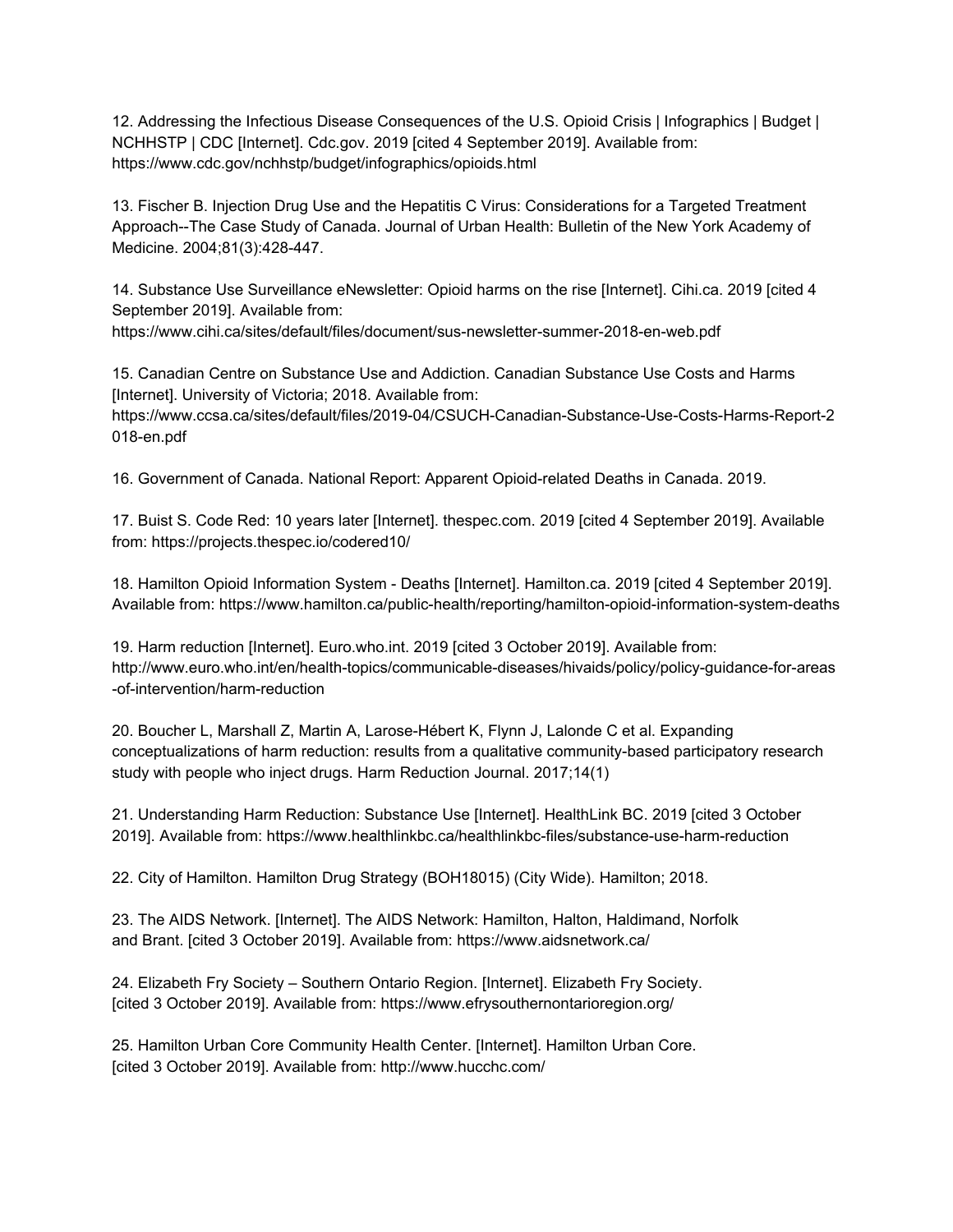26. Hamilton Opioid Information System – Naloxone. [Internet]. Hamilton Public Health. [cited 3 October 2019]. Available from: https://www.hamilton.ca/public-health/reporting/hamilton-opioidinformation-system-naloxone

27. Clinics & Services. [Internet]. City of Hamilton. [cited 3 October 2019]. Available from: https://www.hamilton.ca/publichealth/clinics-services.

28. Hamilton Urban Core/Shelter Health Overdose Prevention Site. [Internet]. Shelter Health Network. [cited 3 October 2019]. Available from: http://shelterhealthnetwork.ca/?page\_id=983

29. Supervised consumption sites: Status of application. [Internet]. Government of Canada. [cited 3 October 2019]. Available from: https://www.canada.ca/en/health-canada/services/substanceuse/supervised-consumption-sites/status-application.html

30. Fentanyl - Canada.ca [Internet]. Health Canada. 2019 [cited 3 October 2019]. Available from: https://www.canada.ca/en/health-canada/services/substance-use/controlled-illegal-drugs/fentanyl.html

31. Drug Analysis Service: Summary report of samples analysed 2016 - Canada.ca [Internet]. Health Canada. 2019 [cited 3 October 2019]. Available from:

https://www.canada.ca/en/health-canada/services/health-concerns/controlled-substances-precursor-chem icals/drug-analysis-service/2016-drug-analysis-service-summary-report-samples-analysed.html

32. City of Hamilton. Managed Opioid Treatment Programs (BOH19023) (City Wide). Hamilton; 2019.

33. World Health Organization. World Health Organization Model List of Essential Medicines, 21st List. Geneva; 2019.

34. Mattick RP, Breen C, Kimber J, Davoli M. Methadone maintenance therapy versus no opioid replacement therapy for opioid dependence. Cochrane database of systematic reviews. 2009(3).

35. Canadian Agency for Drugs and Technologies in Health. Suboxone versus methadone for the treatment of opioid dependence: a review of the clinical and cost-effectiveness. Ottawa: Canadian Agency for Drugs and Technologies in Health. 2013.

36. Bachhuber MA, Thompson C, Prybylowski A, Benitez J, Mazzella S, Barclay D. Description and outcomes of a buprenorphine maintenance treatment program integrated within Prevention Point Philadelphia, an urban syringe exchange program. Substance abuse. 2018 Apr 3;39(2):167-72.

37. Bråbäck M, Ekström L, Troberg K, Nilsson S, Isendahl P, Brådvik L, Håkansson A. Malmö treatment referral and intervention study—high 12-month retention rates in patients referred from syringe exchange to methadone or buprenorphine/naloxone treatment. Frontiers in psychiatry. 2017 Aug 31;8:161.

38. Ministry of Health. Guidance for Injectable Opioid Agonist Treatment for Opioid Use Disorder. Vancouver: Government of British Columbia; 2017.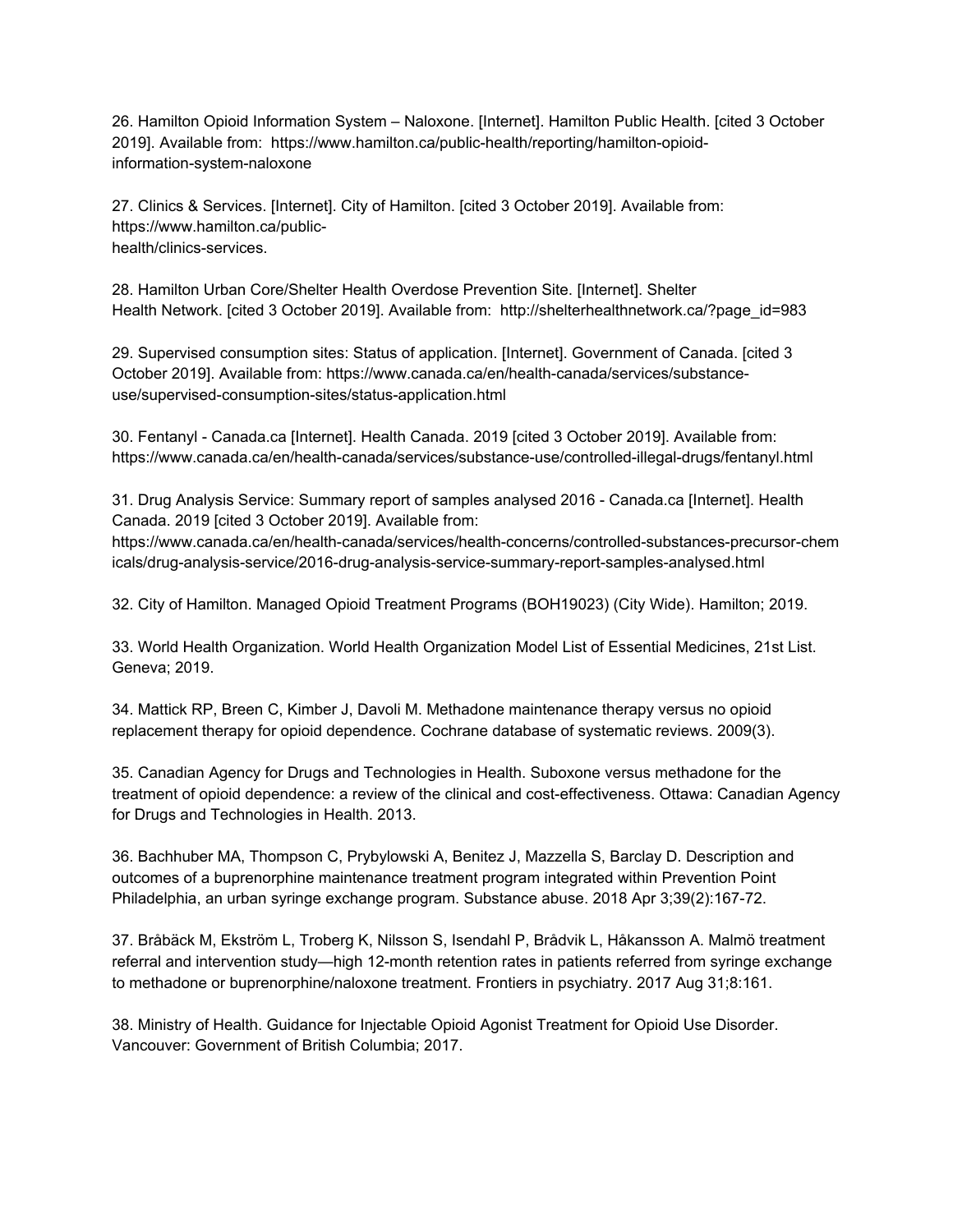39. Differences between Supervised Consumption Sites, Opioid Agonist Therapy and Injectable Opioid Agonist Therapy [Internet]. Albertahealthservices.ca. 2018 [cited 3 October 2019]. Available from: https://www.albertahealthservices.ca/assets/info/amh/if-amh-differences-in-therapy.pdf

40. Fairbairn N, Ross J, Trew M, Meador K, Turnbull J, MacDonald S, Oviedo-Joekes E, Le Foll B, Goyer MÈ, Perreault M, Sutherland C. Injectable opioid agonist treatment for opioid use disorder: a national clinical guideline. CMAJ. 2019 Sep 23;191(38):E1049-56.

41. Ferri M, Davoli M, Perucci CA. Heroin maintenance for chronic heroin-dependent individuals. Cochrane Database of Systematic Reviews. 2010(8).

42. Oviedo-Joekes E, Guh D, Brissette S, et al. Hydromorphone Compared With Diacetylmorphine for Long-term Opioid Dependence: A Randomized Clinical Trial. JAMA Psychiatry. 2016;73(5):447–455. doi:10.1001/jamapsychiatry.2016.0109

43. Sinden S. Injectable hydromorphone for individuals with severe opioid use disorder could save lives and money | Providence Health Care [Internet]. Providencehealthcare.org. 2018 [cited 3 October 2019]. Available from:

http://www.providencehealthcare.org/news/20180327/injectable-hydromorphone-individuals-severe-opioid -use-disorder-could-save-lives-and

44. Drugs - Special Access to Drugs and Health Products - Canada.ca [Internet]. Canada.ca. 2018 [cited 3 October 2019]. Available from:

https://www.canada.ca/en/health-canada/services/drugs-health-products/special-access/drugs.html

45. Health Canada. Addressing the opioid crisis through innovative treatment options and investments in frontline projects and research - Canada.ca [Internet]. Canada.ca. 2019 [cited 3 October 2019]. Available from:

https://www.canada.ca/en/health-canada/news/2019/05/backgrounder-addressing-the-opioid-crisis-throug h-innovative-treatment-options-and-investments-in-frontline-projects-and-research.html

46. Formulary- Ontario Public Drug Programs - Health Care Professionals - MOHLTC [Internet]. Health.gov.on.ca. 2018 [cited 3 October 2019]. Available from: http://health.gov.on.ca/en/pro/programs/drugs/odbf/odbf\_formulary.aspx

47. Ontario Drug Benefits (ODB) Program [Internet]. ODANO. 2018 [cited 3 October 2019]. Available from: https://odano.ca/odb-program/

48. City of Toronto. Expanding Opioid Substitution Treatment with Managed Opioid Programs. Toronto; 2019.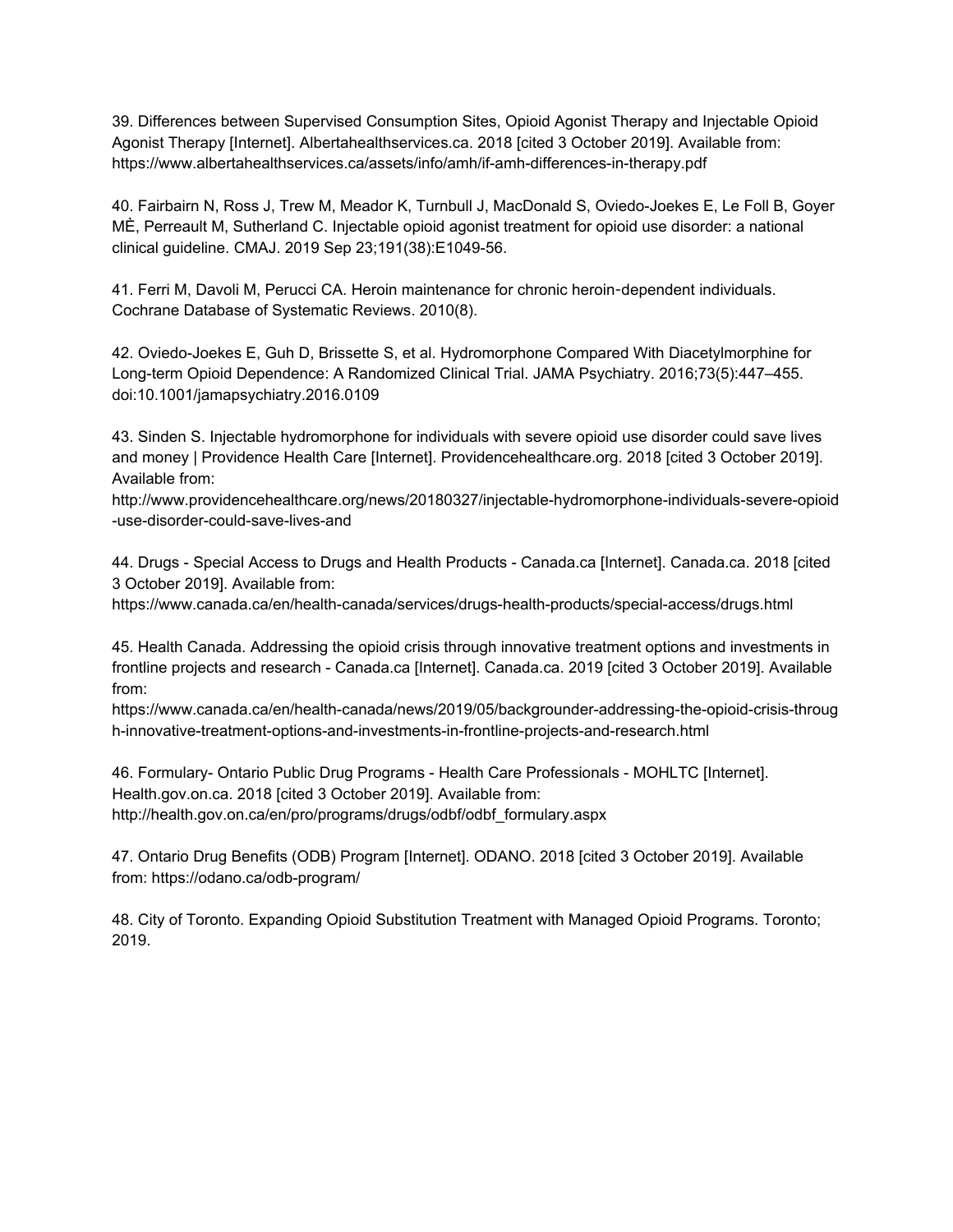#### **Glossary**

Carfentanil: Opioid medication used by veterinarians for very large animals. It is not intended for human use and can be 100 times stronger than fentanyl and 10,000 times stronger than morphine. Carfentanil has been found in recreational drugs.

Fentanyl: Opioid medication, that is similar to morphine and codeine, but can be up to 100 times stronger than morphine. It is most often prescribed as a slow-release patch to people with chronic, severe pain. Most illegal fentanyl is produced as a powder and can be mixed into other recreational drugs, such as heroin or cocaine.

Harm reduction: A strategy aimed at reducing the negative consequences and sequelae associated with drug use and risky behaviours. It is a philosophy built on social justice and advocates for the rights of people who use drugs.

Injectable Opioid Agonist Therapy (IOAT): Evidence-based treatment option for patients with opioid use disorder who have not benefited from other treatments. This treatment involves provision of a safe supply of injectable opioids, typically hydromorphone or pharmaceutical heroin (diacetylmorphine).

Managed Opioid Program (MOP): Evidence-based programs offering treatments proven to curb use of street drugs and decrease crime while increasing adherence and retention in opioid use disorder treatment. These programs include the provision of a safe supply of prescribed injectable opioids, typically hydromorphone or pharmaceutical heroin (diacetylmorphine). MOPs are proven to curb use of street drugs and decrease crime while increasing adherence and retention in opioid use disorder treatment.

Naloxone: A medication that can temporarily reverse the effects of an opioid overdose. It was made freely available in pharmacies, community organizations and provincial correctional facilities in 2016. Naloxone can be taken either as a nasal spray or as an injectable. Narcan is the trade name for naloxone.

Opioid agonist therapy (OAT): Currently the first line treatment for opioid use disorder. Medications, such as methadone or buprenorphine (Suboxone), are taken to prevent withdrawal symptoms and reduce cravings for opioid drugs. These drugs are long- acting opioids which allows them to prevent withdrawal for 24-36 hours without causing the drug related high.

Overdose Prevention Sites (OPS): Overdose Prevention Site: a temporary site where people can come and use drugs under medical supervision. These sites require federal exemptions so that drug users and employees are not criminalized. These sites are generally provincially funded by the Ministry of Health and Long Term Care, and function under renewable 3 or 6 month contracts.

Safe Injection Site (SIS): Safe Injection Site: a permanent site where people can use drugs, specifically injectables, under medical supervision. These sites require federal exemptions so that drug users and employees are not criminalized. SISs are generally provincially funded by the Ministry of Health and Long Term Care.

Safe Consumption Site (SCS): Safe Consumption Site: a permanent site where people can use any desired drug. Special ventilation is required if people are smoking drugs. These sites require federal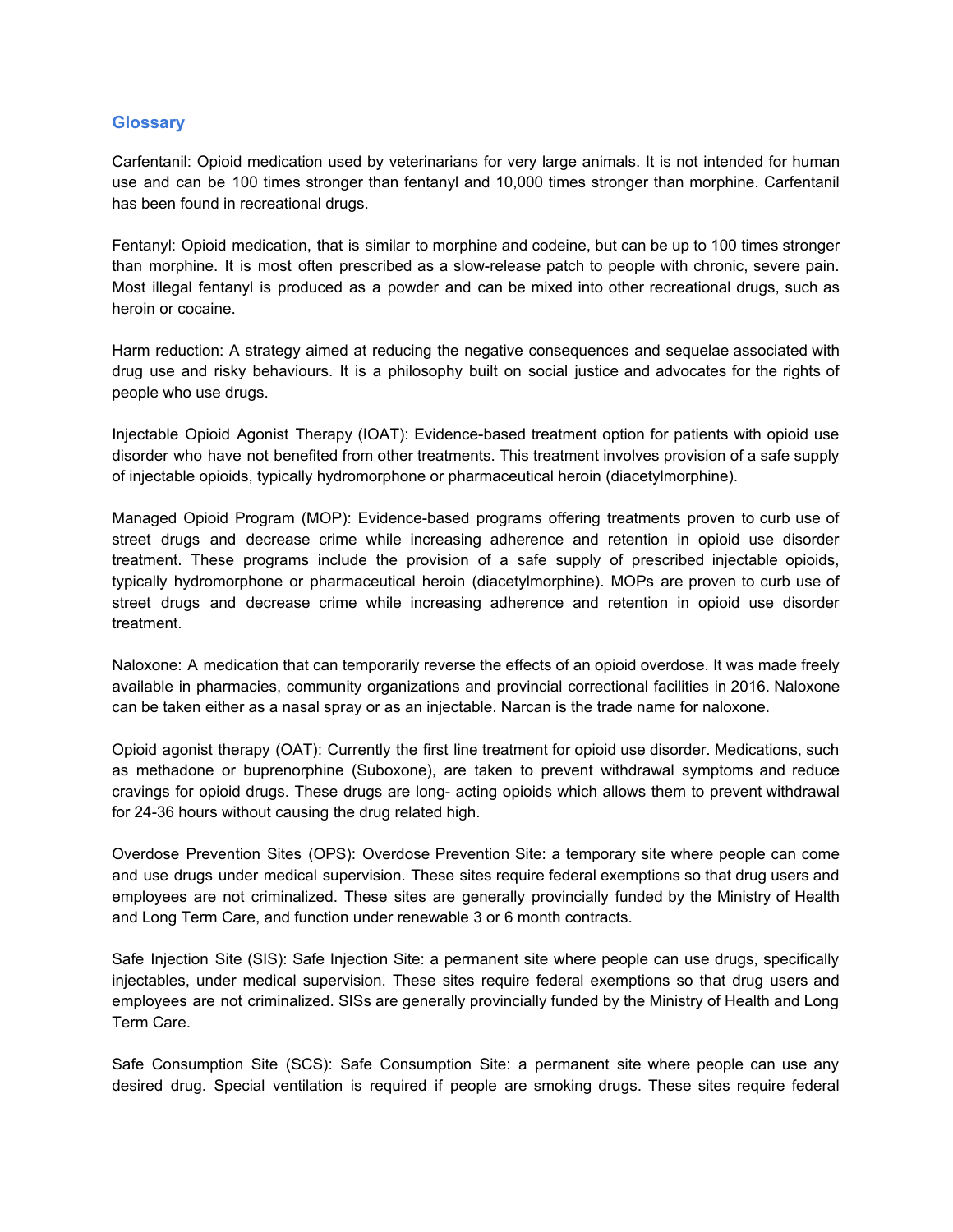exemptions so that drug users and employees are not criminalized. SCSs are generally provincially funded by the Ministry of Health and Long Term Care.

#### **Links/Resources**

*The AIDS Network* <https://www.aidsnetwork.ca/> 140 King St. E., Suite 101 Hamilton, ON L8N 1B2 905-528-0854

*Hamilton Street Health Clinics* <https://www.hamilton.ca/public-health/clinics-services/street-health-clinics> The Wesley Centre 195 Ferguson Avenue North Hamilton, ON L8L 8J1 905-777-7852

Notre Dame Clinic 14 Cannon Street West Hamilton, ON L8R 2B3 905-308-8090

*Hamilton Opioid Information System* <https://www.hamilton.ca/public-health/reporting/hamilton-opioid-information-system>

*Keeping Six Hamilton* [http://www.keepingsix.org](http://www.keepingsix.org/)

*Overdose Prevention Site* [http://shelterhealthnetwork.ca/?page\\_id=983](http://shelterhealthnetwork.ca/?page_id=983) Hamilton Urban Core Community Health Centre 71 Rebecca Street Hamilton, ON L8R 1B6

Overdose Prevention Site FAQs:

<http://shelterhealthnetwork.ca/wp-content/uploads/2018/04/Overdose-Prevention-Sites-FAQ.pdf>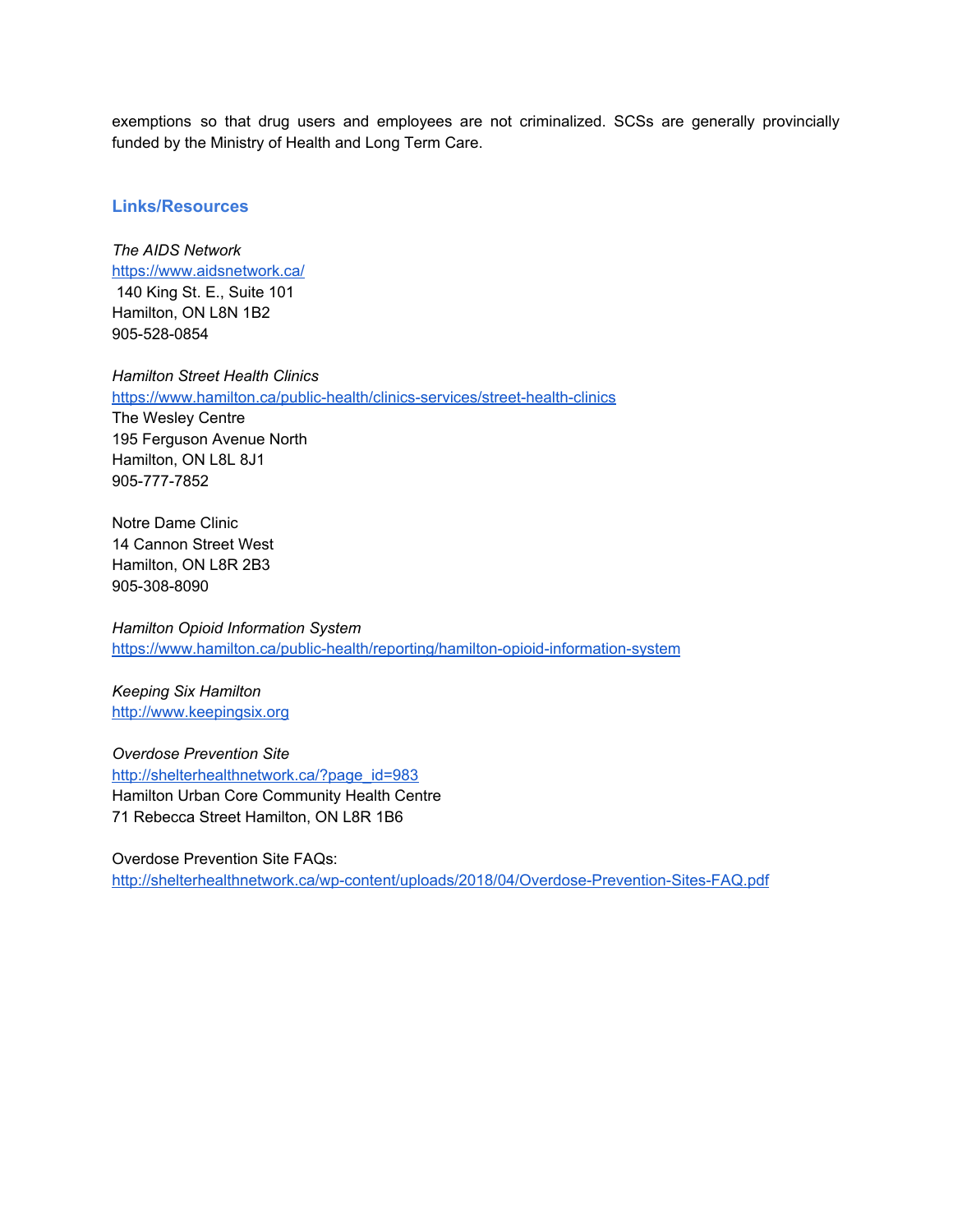The Honourable Christine Elliott Ministry of Health and Long-Term Care 5th Floor 777 Bay St. Toronto, ON M7A 2J3

October 21, 2019

Dear Minister Elliott and staff,

We, the Hamilton City Council, are writing to you to express our concerns on the opioid crisis and its impact on our city and the province of Ontario.

From the beginning of 2016 to March 2019, the opioid crisis has claimed the lives of **4,064 Ontarians.** 1 One major contributor to the opioid crisis is the rising prevalence of synthetic opioids, such as fentanyl and its analogues, in the illicit drug supply. Synthetic analogues are hundreds of times more potent than prescription opioids and often unknowingly added to street drugs, thus exponentially exacerbating the risk of overdose. In early 2016, 47% of apparent opioid-related deaths in Ontario involved fentanyl and its analogues. As of March 2019, the percentage of apparent opioid-related deaths involving fentanyl and its analogues has risen to **86%**. 1

Hamilton has been disproportionately affected by the opioid crisis. In 2017, our opioid-related death rate was **72% greater than Ontario's average**, with this percentage continuing to increase. <sup>2</sup> Preliminary data in 2019 indicates that 82% of accidental opioid-related deaths in Hamilton are related to fentanyl and its analogues. <sup>2</sup> The opioid crisis has accrued **massive economic costs for Ontario and its taxpayers**, such as increased emergency room visits and resuscitation costs, increased burden of bloodborne illnesses (eg. HIV and hepatitis C), criminal justice costs, and lost productivity costs.<sup>3</sup>

Methadone and suboxone are opioid substitution treatments that are most commonly prescribed as first-line therapy for individuals with opioid use disorder. While these treatments are effective, there are individuals who are refractory to methadone and suboxone treatment. Thus, more comprehensive treatment is necessary to address opioid use disorder. <sup>4</sup> **Managed opioid programs (MOPs)** have been shown to increase retention in treatment, reduce street drug use and crime, and reduce mortality in individuals who are refractory to methadone. <sup>4</sup> MOPs involve the provision of injectable opioid agonist therapy (iOAT) and other services such as case management and facilitated access to other supports including housing, primary care, and trauma therapy. iOAT consists of either **hydromorphone or diacetylmorphine**, which are prescribed by physicians or nurse practitioners and then self-injected by patients under direct medical supervision. <sup>4</sup> **Hydromorphone and diacetylmorphine have better long-term retention rates and are more cost-saving than methadone and suboxone.** <sup>4</sup> 67-88% of patients retained on diacetylmorphine in the first year and 77% of patients remained on hydromorphone in the first six months. <sup>5</sup> Economic analysis indicated that over a lifetime, the provision of hydromorphone could **save society \$140,000 per individual**, with most savings occurring through reductions in associated property and violent crime. 6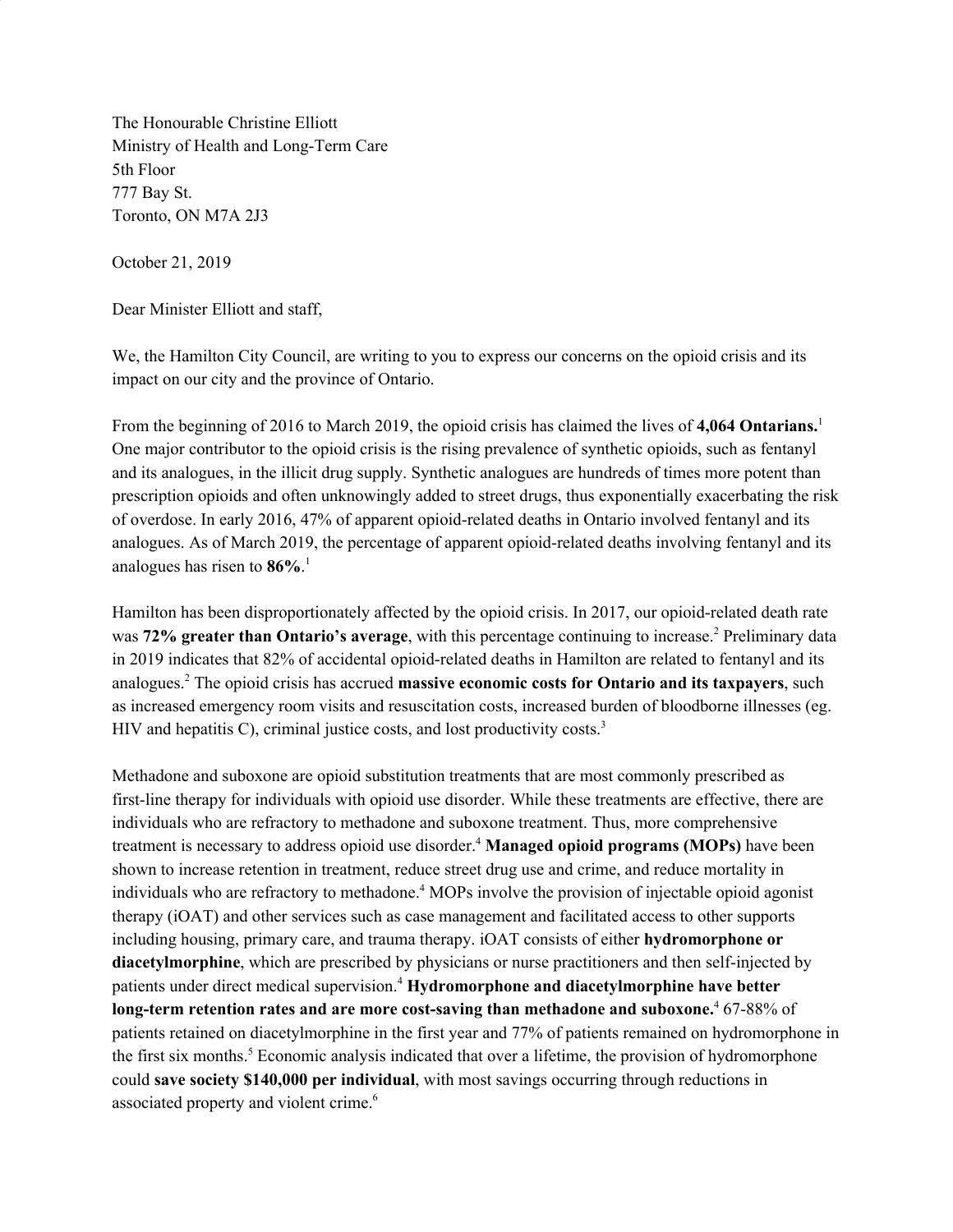In May 2019, **Canada became the first country in the world to approve the use of injectable hydromorphone as a treatment for adults with severe opioid use disorder, and added diacetylmorphine to the list of Drugs for an Urgent Public Health Need (UPHN).** <sup>7</sup> This allows healthcare professionals to access drugs to address an urgent public health need that are authorized for sale in certain other countries, but not yet authorized in Canada. Thus, diacetylmorphine can now be imported and supplied in any province or territory in Canada to address the opioid crisis. Hydromorphone is already currently available in all jurisdictions in Canada, but the required doses for iOAT are not listed in the Ontario Drug Benefit Formulary. <sup>8</sup> Currently, MOPs have been piloted and successfully implemented in the following jurisdictions: Surrey and Vancouver, British Columbia; Calgary, Alberta; and a shelter-based program in Ottawa, Ontario. 4

In February 2019, the city of Toronto made recommendations to the MOHLTC to support rapid implementation of MOPs, <sup>9</sup> which were also received by the Hamilton Board of Health. In July 2019, the Hamilton Board of Health submitted its own Information Report regarding MOPs that looked favourably on implementation of MOPs in Ontario. <sup>10</sup> With the **\$102 million that the Province of Ontario has received** from the federal government for drug treatment, the city of Hamilton believes that part of this funding should be used to support the implementation of MOPs.

The City of Hamilton calls upon the Province of Ontario to:

- 1. Add injectable opioid agonist therapy medications at their required concentrations (50 milligrams/milliliters and 100 milligrams/milliliters hydromorphone) to the Ontario Drug Benefit Formulary for the treatment of opioid use disorder and ensure the accessibility of these medications to individuals with opioid use disorder;
- 2. Work with Health Canada to import diacetylmorphine (pharmaceutical heroin) for use as a managed opioid program medication in Ontario; and
- 3. Ensure that managed opioid program medications are universally accessible to all Ontarians who could benefit from these programs, and that cost is not a barrier.

Signed, The City Council of Hamilton

References:

1. Government of Canada. National Report: Apparent Opioid-related Deaths in Canada. 2019.

2. Hamilton Opioid Information System - Deaths [Internet]. Hamilton.ca. 2019 [cited 4 September 2019]. Available from:

https://www.hamilton.ca/public-health/reporting/hamilton-opioid-information-system-deaths

3. Substance Use Surveillance eNewsletter: Opioid harms on the rise [Internet]. Cihi.ca. 2019 [cited 4 September 2019]. Available from:

https://www.cihi.ca/sites/default/files/document/sus-newsletter-summer-2018-en-web.pdf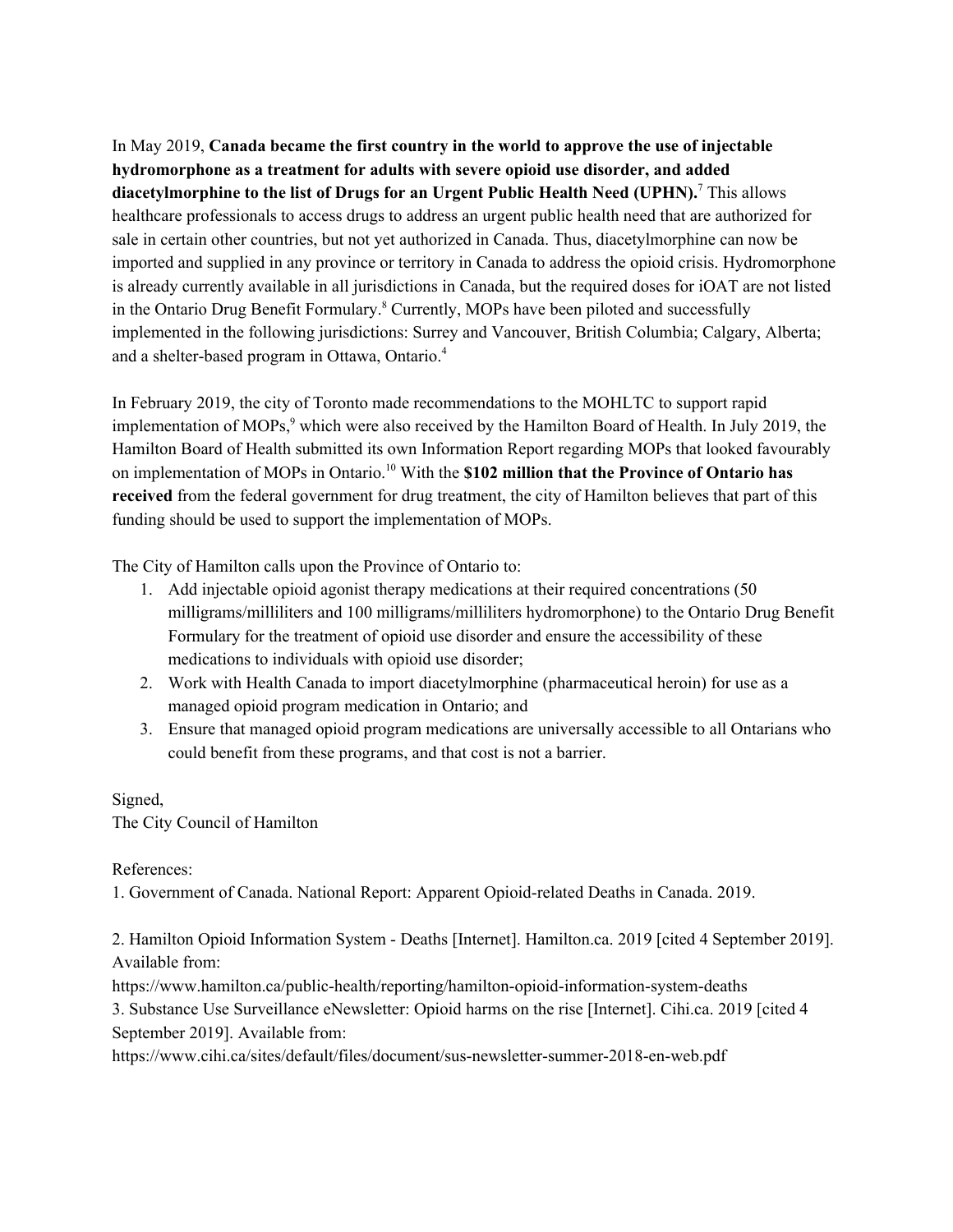4. Ministry of Health. Guidance for Injectable Opioid Agonist Treatment for Opioid Use Disorder. Vancouver: Government of British Columbia; 2017.

5. Oviedo-Joekes E, Guh D, Brissette S, et al. Hydromorphone Compared With Diacetylmorphine for Long-term Opioid Dependence: A Randomized Clinical Trial. JAMA Psychiatry. 2016;73(5):447–455. doi:10.1001/jamapsychiatry.2016.0109

6. Bansback N, Guh D, Oviedo-Joekes E, Brissette S, Harrison S, Janmohamed A, Krausz M, MacDonald S, Marsh DC, Schechter MT, Anis AH. Cost-effectiveness of hydromorphone for severe opioid use disorder: findings from the SALOME randomized clinical trial. Addiction. 2018 Jul;113(7):1264-73.

7. Health Canada. Addressing the opioid crisis through innovative treatment options and investments in frontline projects and research - Canada.ca [Internet]. Canada.ca. 2019 [cited 3 October 2019]. Available from:

https://www.canada.ca/en/health-canada/news/2019/05/backgrounder-addressing-the-opioid-crisis-throug h-innovative-treatment-options-and-investments-in-frontline-projects-and-research.html

8. Formulary- Ontario Public Drug Programs - Health Care Professionals - MOHLTC [Internet]. Health.gov.on.ca. 2018 [cited 3 October 2019]. Available from: http://health.gov.on.ca/en/pro/programs/drugs/odbf/odbf\_formulary.aspx

9. City of Toronto. Expanding Opioid Substitution Treatment with Managed Opioid Programs. Toronto; 2019.

10. City of Hamilton. Managed Opioid Treatment Programs (BOH19023) (City Wide). Hamilton; 2019.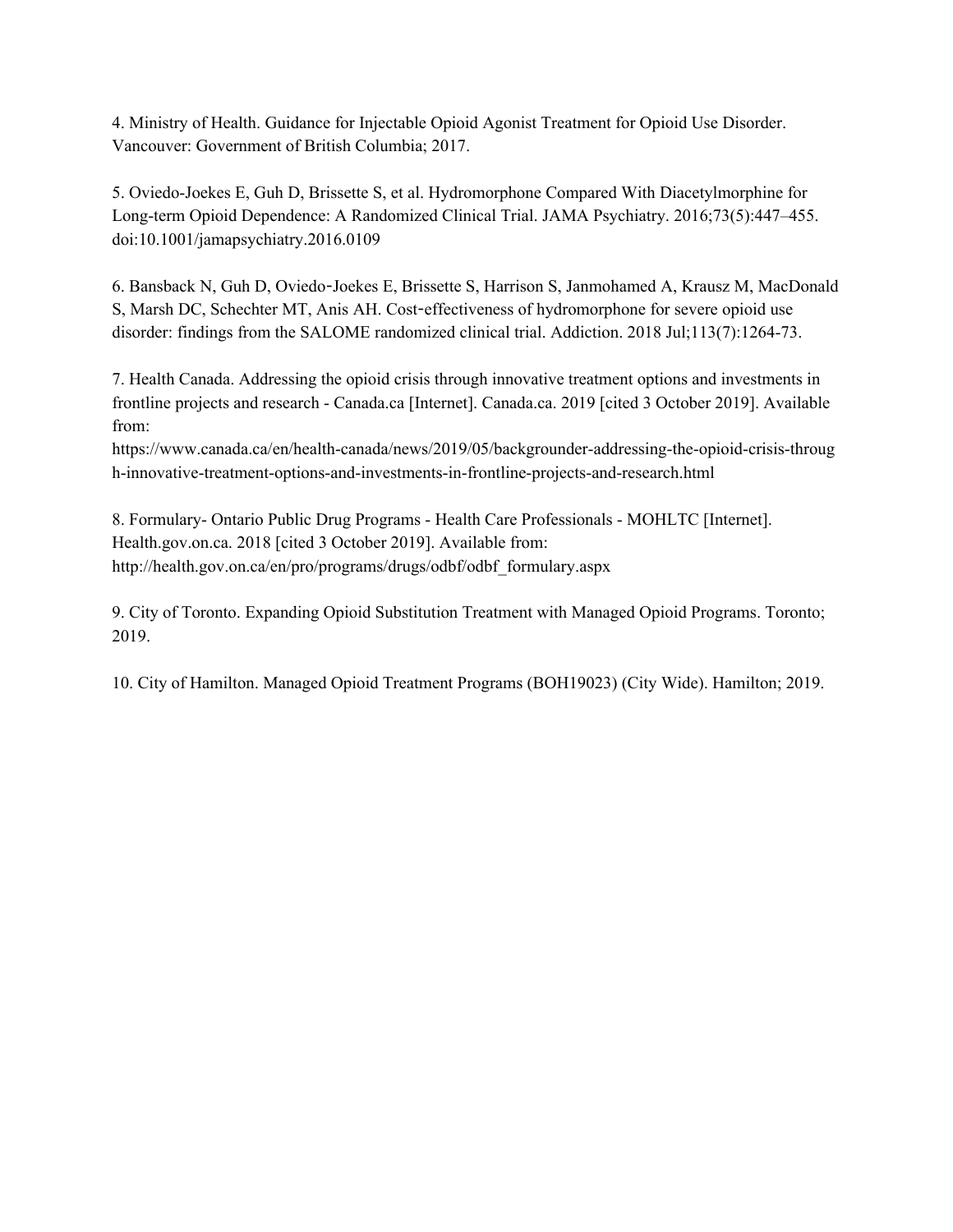## The Opioid Poisoning Crisis in **Hamilton**

### The number of opioid-related deaths in Hamilton continues to **increase** *each year*

There are two factors that have heavily contributed to the development of the opioid crisis: *overprescription of opioids and the rising prevalence of synthetic opioids such as fentanyl or fentanyl analogues in the illicit drug supply*. Since 1980 the amount of **opioids prescribed** for pain management in Canada has **increased by 3000%** and in 2016, over **20 million prescriptions for opioids** were dispensed. Patients who were prescribed opioids over time developed increased dependence and tolerance and the misuse of prescription opioids was and still is prevalent in Canada. Secondly extremely potent synthetic opioids such as fentanyl are contaminating the illicit drug supply. Fentanyl is **20-40 times more potent than heroin** and **100 times more potent than morphine.** In 2016, 45% of accidental apparent opioid-related deaths in Ontario involved fentanyl or fentanyl analogues and that percentage increased to 74% in 2018. From 2016 to 2018 the number of accidental apparent opioid-related deaths not involving fentanyl have remained somewhat stagnant with an overall increase being seen in accidental apparent opioid-related deaths involving fentanyl and its analogues. These patterns are reflected locally with preliminary data indicating that **in Hamilton 82% of accidental opioid-related deaths were attributable to fentanyl or its analogues**. Hamilton opioid-related death rate remains consistently higher than the provincial average.

**Opioid Agonist Therapy (OAT)** is the first line treatment for individuals with opioid use disorder. Patients recieve oral long-acting opioid drugs under direct supervision of health care professionals. OAT is meant to provide long-term stable relief from opioid cravings. Although effective, OAT is limited by patient tolerance to treatment, side effects and long-term retention.

In a study conducted by Bachhuber et al. in 2018 at the Stabilization Treatment and Engagement Program in Philadelphia, retention rates on an OAT program was found to be 77%, 65%, 59% and 56% at three-, six-, nine- and 12 months follow-up respectively. In another study by Braback et. al (2017) in Sweden, they reported retention rates of 94%, 89%, and 82% over three-, six-, and 12 months. Certain patients continue to experience cravings despite optimal OAT dosing, while other patients are unable to reach a therapeutic dose. Side effects of these medications include drowsiness and lightheadedness, nausea and vomiting, excessive sweating and constipation, which some individuals are unable to tolerate. **Individuals who do not benefit from these first-line therapies are at an increased risk of premature death**, non-fatal overdose, blood-borne infectious diseases (e.g., HIV and hepatitis C), violence, and arrest. Presenting an alternative to these patients who have not benefited from OAT treatments but are motivated to treat their opioid use disorder is crucial in preventing further opioid-related deaths.

**Injectable Opioid Agonist Therapy (iOAT)** is a high intensity treatment for individuals with opioid use disorder who have not benefited from other treatment including OAT. Injectable doses of hydromorphone or diacetylmorphine (pharmaceutical heroin) are administered in a supervised clinical setting with sterile supplies. The risk of adverse outcomes from injecting street drugs are significantly higher than iOAT.

**Managed opioid programs (MOPs)** provide iOAT and other comprehensive addiction services such as case management and facilitated access to other supports such as housing, primary care, and trauma therapy. In the United Kingdom, Switzerland, Germany, Denmark, and the Netherlands, supervised prescription diacetylmorphine have been used to treat patients with severe, refractory opioid use disorder. Closer to home, **MOPs have been successfully piloted in Surrey, Vancouver, Calgary, and Ottawa**. Currently, iOAT doses of hydromorphone are not available to physicians on the Ontario Drug Benefit Formulary (list of prescription drugs covered by the Ministry of Health and Long Term Care). Diacetylmorphine as of May 2019 was added to the list of Drugs for an Urgent Public Health Need and is available through the Special Access Program but is not listed on the formulary**. iOAT has proven to be a valuable treatment for individuals with opioid use disorder who have not previously responded to treatment.**